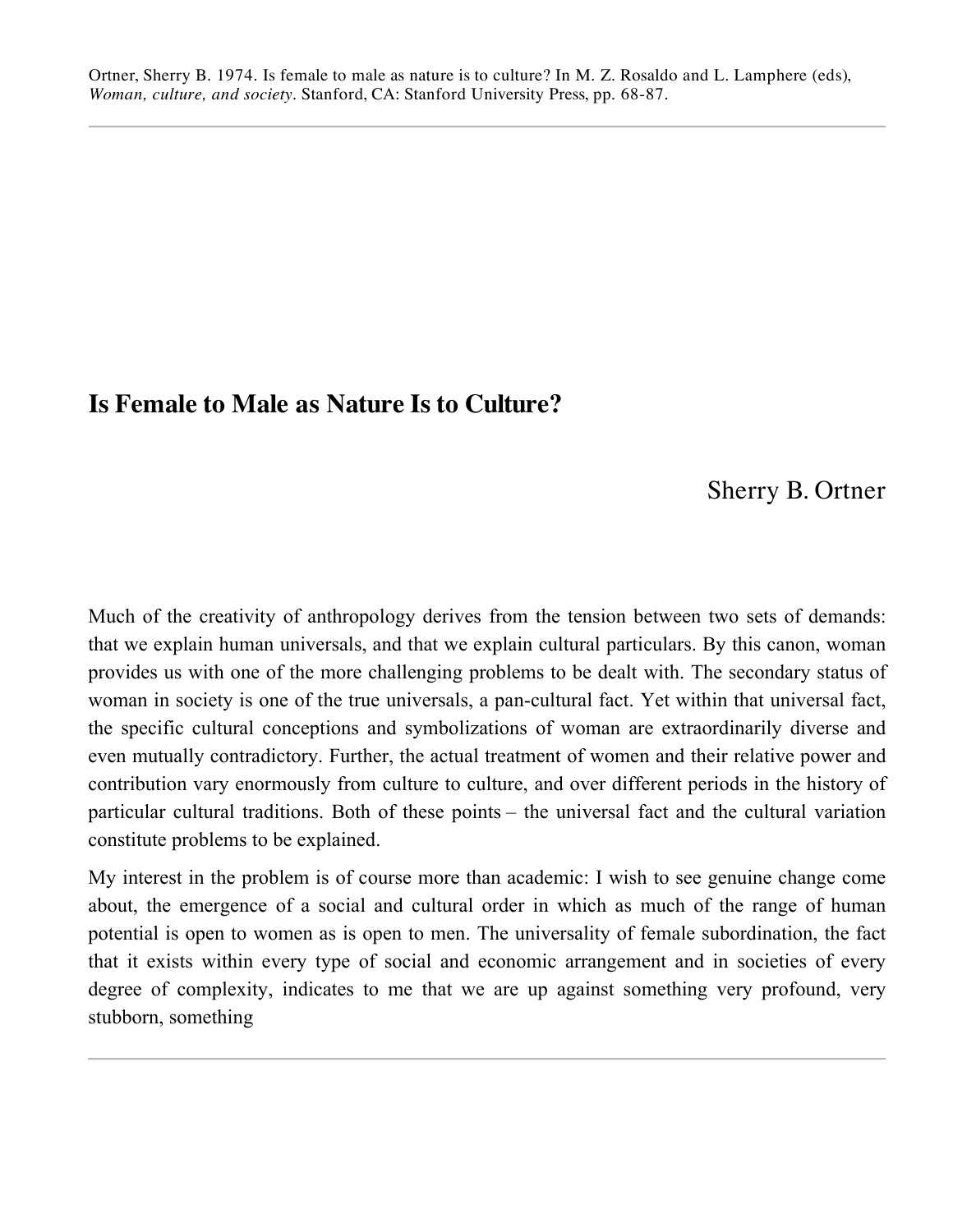we cannot rout out simply by rearranging a few tasks and roles in the social system, or even by reordering the whole economic structure. In this paper I try to expose the underlying logic of cultural thinking that assumes the inferiority of women; I try to show the highly persuasive nature of the logic, for if it were not so persuasive, people would not keep subscribing to it. But I also try to show the social and cultural sources of that logic, to indicate wherein lies the potential for change.

It is important to sort out the levels of the problem. The confusion can be staggering. For example, depending on which aspect of Chinese culture we look at, we might extrapolate any of several entirely different guesses concerning the status of women in China. In the ideology of Taoism, *yin,* the female principle, and *yang,* the male principle, are given equal weight; "the opposition, alternation, and interaction of these two forces give rise to all phenomena in the universe" (Siu, 1968: 2). Hence we might guess that maleness and femaleness are equally valued in the general ideology of Chinese culture.<sup>1</sup> Looking at the social structure, however, we see the strongly emphasized patrilineal descent principle, the importance of sons, and the absolute authority of the father in the family. Thus we might conclude that China is the archetypal patriarchal society. Next, looking at the actual roles played, power and influence wielded, and material contributions made by women in Chinese society – all of which are, upon observation, quite substantial – we would have to say that women are allotted a great deal of (unspoken) status in the system. Or again, we might focus on the fact that a goddess, Kuan Yin, is the central (most worshiped, most depicted) deity in Chinese Buddhism, and we might be tempted to say, as many have tried to say about goddess-worshiping cultures in prehistoric and early historical societies, that China is actually a sort of matriarchy. In short, we must be absolutely clear about *what* we are trying to explain before explaining it.

We may differentiate three levels of the problem:

1. The universal fact of culturally attributed second-class status of woman in every society. Two questions are important here. First, what do we mean by this; what is our evidence that this is a universal fact? And second, how are we to explain this fact, once having established it?

2. Specific ideologies, symbolizations, and social-structural arrangements pertaining to women that vary widely from culture to culture. The problem at this level is to account for any particular cultural com-

<sup>1.</sup> It is true of course that *yin,* the female principle, has a negative valence. Nonetheless, there is an absolute complementarity of *yin* and *yang* in Taoism, a recognition that the world requires the equal operation and interaction of both principles for its survival.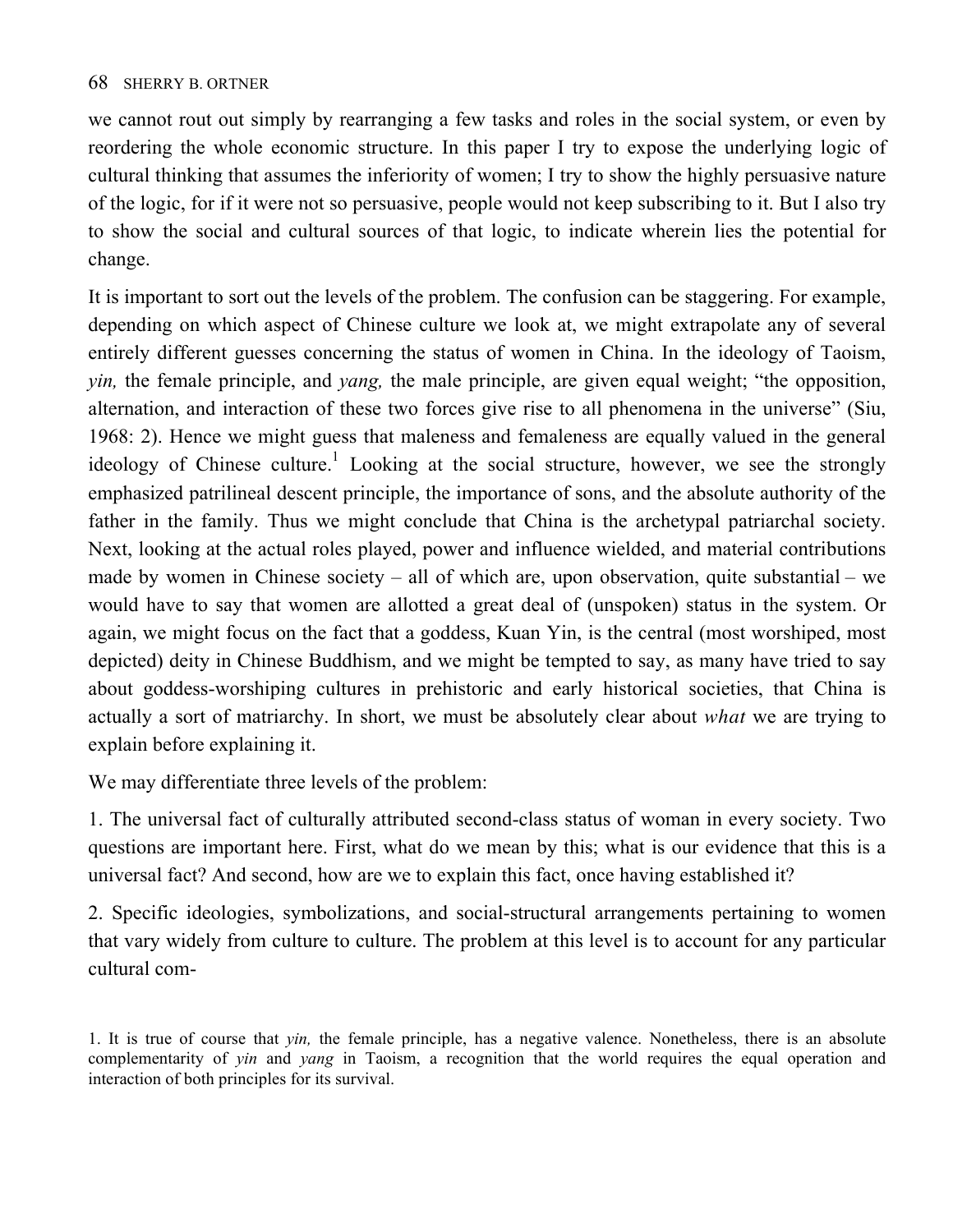plex in terms of factors specific to that group-the standard level of anthropological analysis.

3. Observable on-the-ground details of women's activities, contributions, powers, influence, etc., often at variance with cultural ideology (although always constrained within the assumption that women may never be officially preeminent in the total system). This is the level of direct observation, often adopted now by feminist-oriented anthropologists.

This paper is primarily concerned with the first of these levels, the problem of the universal devaluation of women. The analysis thus depends not upon specific cultural data but rather upon an analysis of "culture" taken generically as a special sort of process in the world. A discussion of the second level, the problem of cross-cultural variation in conceptions and relative valuations of women, will entail a great deal of cross-cultural research and must be postponed to another time. As for the third level, it will be obvious from my approach that I would consider it a misguided endeavor to focus only upon women's actual though culturally unrecognized and unvalued powers in any given society, without first understanding the overarching ideology and deeper assumptions of the culture that render such powers trivial.

# *The Universality of Female Subordination*

What do I mean when I say that everywhere, in every known culture, women are considered in some degree inferior to men? First of all, I must stress that I am talking about *cultural* evaluations; I am saying that each culture, in its own way and on its own terms, makes this evaluation. But what would constitute evidence that a particular culture considers women inferior?

Three types of data would suffice: (1) elements of cultural ideology and informants' statements that *explicitly* devalue women, according them, their roles, their tasks, their products, and their social milieux less prestige than are accorded men and the male correlates; (2) symbolic devices, such as the attribution of defilement, which may be interpreted as *implicitly* making a statement of inferior valuation; and (3) social-structural arrangements that exclude women from participation in or contact with some realm in which the highest powers of the society are felt to reside.<sup>2</sup> These three types of data may all of course be interrelated

2. Some anthropologists might consider this type of evidence (social-structural arrangements that exclude women, explicitly or de facto, from certain groups, roles, or statuses) to be a subtype of the second type of evidence (symbolic formulations of inferiority). I would not disagree with this view, although most social anthropologists would probably separate the two types.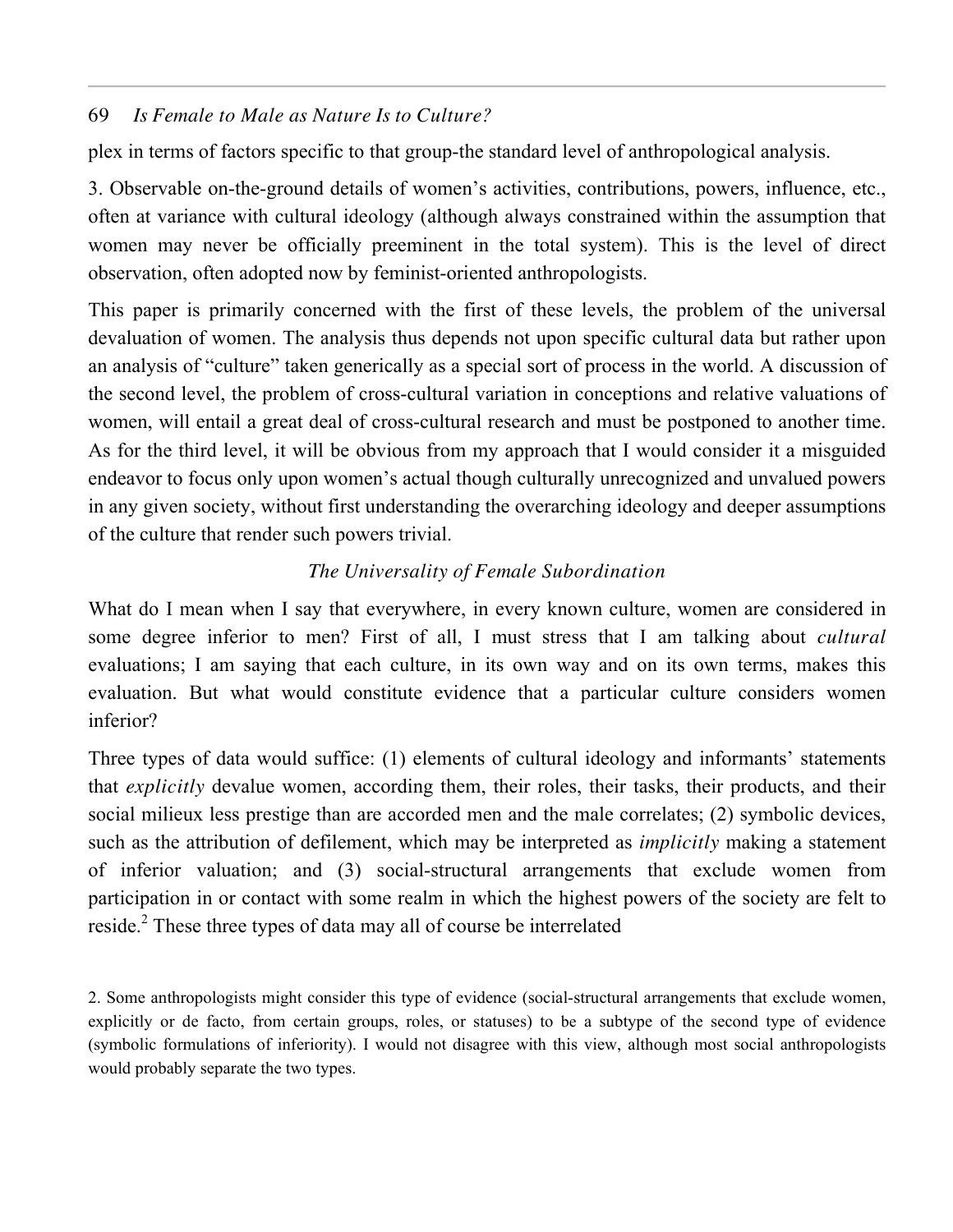in any particular system, though they need not necessarily be. Further, anyone of them will usually be sufficient to make the point of female inferiority in a given culture. Certainly, female exclusion from the most sacred rite or the highest political council is sufficient evidence. Certainly, explicit cultural ideology devaluing women (and their tasks, roles, products, etc.) is sufficient evidence. Symbolic indicators such as defilement are usually sufficient, although in a few cases in which, say, men and women are equally polluting to one another, a further indicator is required – and is, as far as my investigations have ascertained, always available.

On any or all of these counts, then, I would flatly assert that we find women subordinated to men in every known society. The search for a genuinely egalitarian, let alone matriarchal, culture has proved fruitless. An example from one society that has traditionally been on the credit side of this ledger will suffice. Among the matrilineal Crow, as Lowie (1956) points out, "Women …. had highly honorific offices in the Sun Dance; they could become directors of the Tobacco Ceremony and played, if anything, a more conspicuous part in it than the men; they sometimes played the hostess in the Cooked Meat Festival; they were not debarred from sweating or doctoring or from seeking a vision" (p. 61). Nonetheless, "Women [during menstruation] formerly rode inferior horses and evidently this loomed as a source of contamination, for they were not allowed to approach either a wounded man or men starting on a war party. A taboo still lingers against their coming near sacred objects at these times" (p. 44). Further, just before enumerating women's rights of participation in the various rituals noted above, Lowie mentions one particular Sun Dance Doll bundle that was not supposed to be unwrapped by a woman (p. 60). Pursuing this trail we find: "'According to all Lodge Grass informants and most others, the doll owned by Wrinkledface took precedence not only of other dolls but of all other Crow medicines whatsoever .... This particular doll was not supposed to be handled by a woman"  $(p. 229)$ .<sup>3</sup>

In sum, the Crow are probably a fairly typical case. Yes, women have certain powers and rights, in this case some that place them in fairly high positions. Yet ultimately the line is drawn: menstruation is a threat to warfare, one of the most valued institutions of the tribe, one that is central to their self-definition; and the most sacred object of the tribe is taboo to the direct sight and touch of women.

3. While we are on the subject of injustices of various kinds, we might note that Lowie secretly bought this doll, the most sacred object in the tribal repertoire, from its custodian, the widow of Wrinkled-face. She asked \$400 for it, but this price was "far beyond [Lowie's] means," and he finally got it for \$80 (p. 300).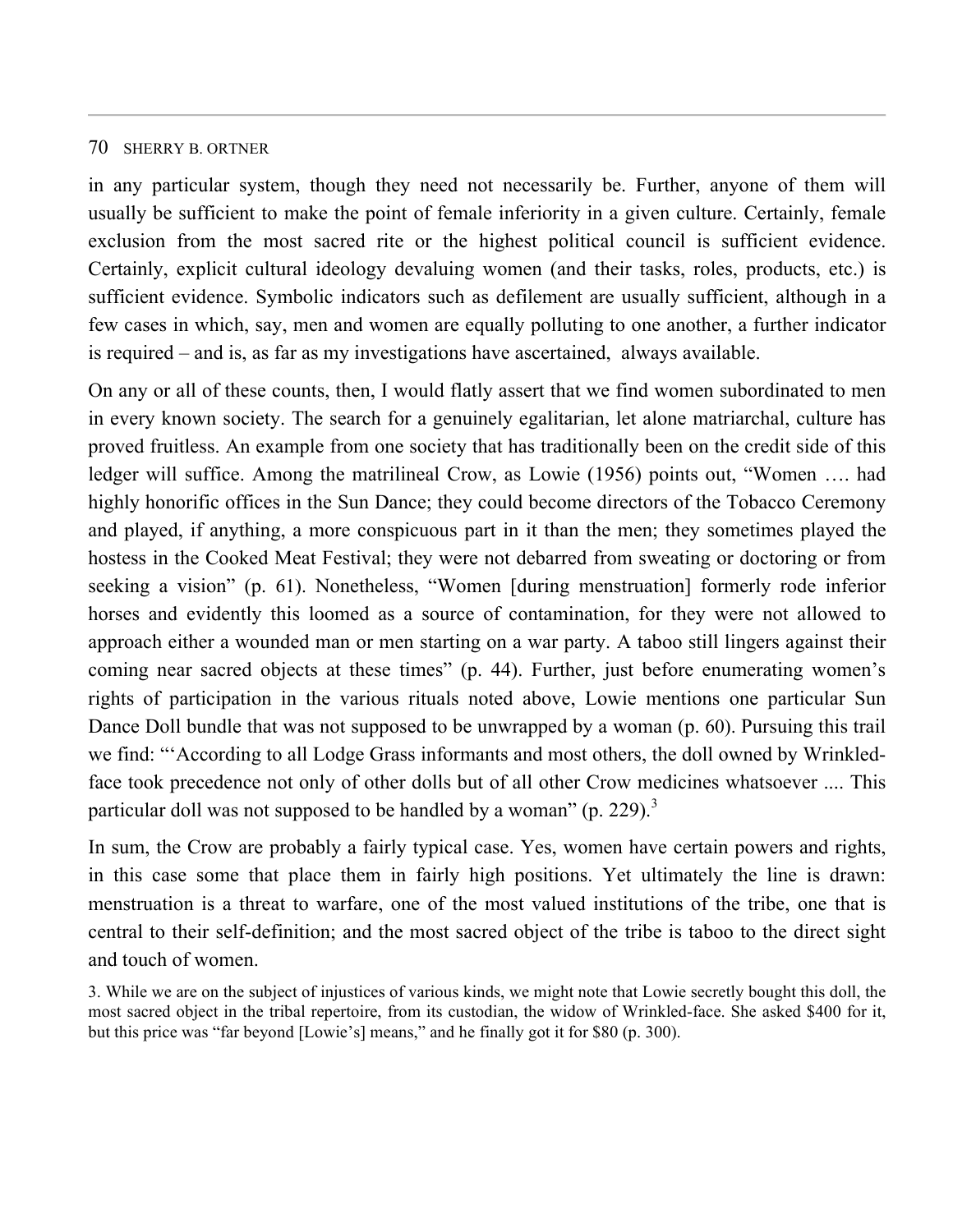Similar examples could be multiplied ad infinitum, but I think the onus is no longer upon us to demonstrate that female subordination is a cultural universal; it is up to those who would argue against the point to bring forth counterexamples. I shall take the universa~ secondary status of women as a given, and proceed from there.

# *Nature and Culture*<sup>4</sup>

How are we to explain the universal devaluation of women? We could of course rest the case on biological determinism. There is something genetically inherent in the male of the species, so the biological determinists would argue, that makes them the naturally dominant sex; that "something" is lacking in females, and as a result women are not only naturally subordinate but in general quite satisfied with their position, since it affords them protection and the opportunity to maximize maternal pleasures, which to them are the most satisfying experiences of life. Without going into a detailed refutation of this position, I think it fair to say that it has failed to be established to the satisfaction of almost anyone in academic anthropology. This is to say, not that biological facts are irrelevant, or that men and women are not different, but that these facts and differences only take on significance of superior/inferior within the framework of culturally defined value systems.

If we are unwilling to rest the case on genetic determinism, it seems to me that we have only one way to proceed. We must attempt to interpret female subordination in light of other universals, factors built into the structure of the most generalized situation in which all human beings, in whatever culture, find themselves. For example, every human being has a physical body and a sense of nonphysical mind, is part of a society of other individuals and an inheritor of a cultural tradition, and must engage in some relationship, however mediated, with "nature," or the nonhuman realm, in order to survive. Every human being is born (to a mother) and ultimately dies, all are assumed to have an interest in personal survival, and society/culture has its own interest in (or at least momentum toward) continuity and survival, which transcends the lives and deaths of particular individuals. And so forth. It is in the realm of such universals of the human condition that we must seek an explanation for the universal fact of female devaluation.

I translate the problem, in other words, into the following simple question. What could there be in the generalized structure and conditions of existence, common to every culture, that would lead every culture to place a lower value upon women? Specifically, my thesis is that

<sup>4.</sup> With all due respect to Lévi-Strauss (1969a, b, and *passim*)*.*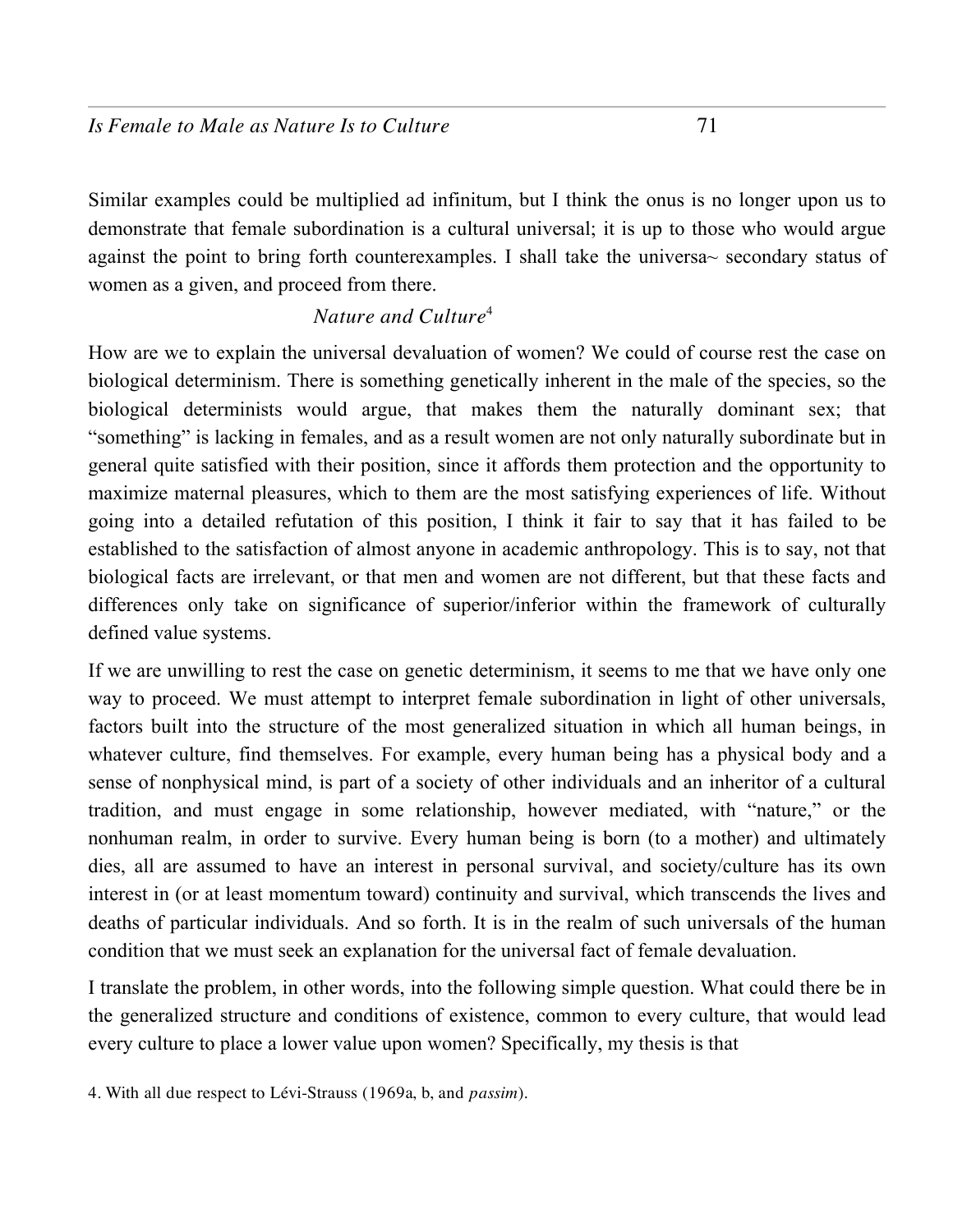woman is being identified with – or, if you will, seems to be a symbol of – something that every culture devalues, something that every culture defines as being of a lower order of existence than itself. Now it seems that there is only one thing that would fit that description, and that is "nature" in the most generalized sense. Every culture, or, generically, "culture," is engaged in the process of generating and sustaining systems of meaningful forms (symbols, artifacts, etc.) by means of which humanity transcends the givens of natural existence, bends them to its purposes, controls them in its interest. We may thus broadly equate culture with the notion of human consciousness, or with the products of human consciousness (i.e., systems of thought and technology), by means of which humanity attempts to assert control over nature.

Now the categories of "nature" and "culture" are of course conceptual categories – one can find no boundary out in the actual world between the two states or realms of being. And there is no question that some cultures articulate a much stronger opposition between the two categories than others – it has even been argued that primitive peoples (some or all) do not see or intuit any distinction between the human cultural state and the state of nature at all. Yet I would maintain that the universality of ritual betokens an assertion in all human cultures of the specifically human ability to act upon and regulate, rather than passively move with and be moved by, the givens of natural existence. In ritual, the purposive manipulation of given forms toward regulating and sustaining order, every culture asserts that proper relations between human existence and natural forces depend upon culture's employing its special powers to regulate the overall processes of the world and life.

One realm of cultural thought in which these points are often articulated is that of concepts of purity and pollution. Virtually every culture has some such beliefs, which seem in large part (though not, of course, entirely) to be concerned with the relationship between culture and nature (see Ortner, 1978, n.d.). A well-known aspect of purity/pollution beliefs crossculturally is that of the natural "contagion" of pollution; left to its own devices, pollution (for these purposes grossly equated with the unregulated operation of natural energies) spreads and overpowers all that it comes in contact with. Thus a puzzle – if pollution is so strong, how can anything be purified? Why is the purifying agent not itself polluted? The answer, in keeping with the present line of argument, is that purification is effected in a ritual context; purification ritual, as a purposive activity that pits self-conscious (symbolic) action against natural energies, is more powerful than those energies.

In any case, my point is simply that every culture implicitly recognizes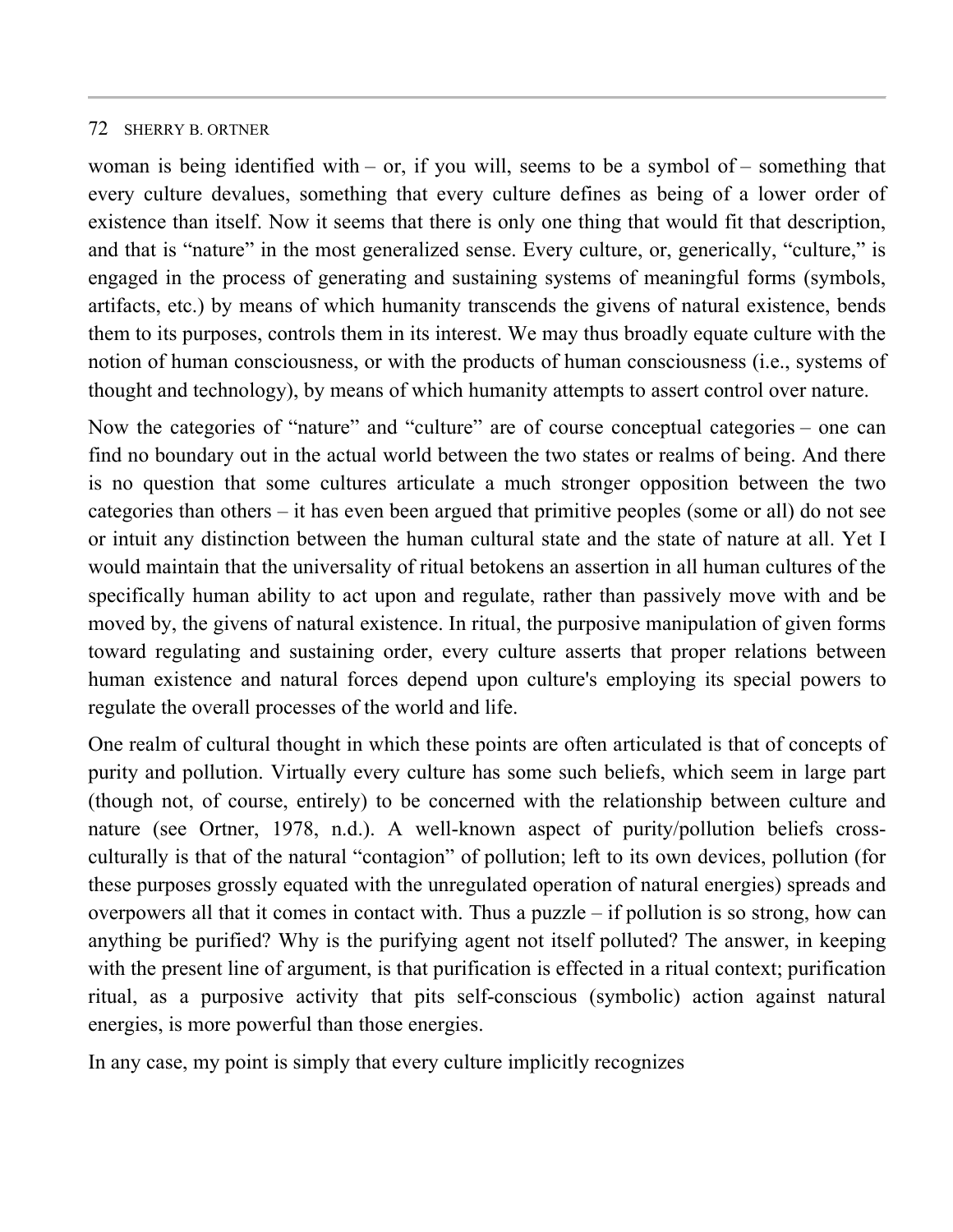and asserts a distinction between the operation of nature and the operation of culture (human consciousness and its products); and further, that the distinctiveness of culture rests precisely on the fact that it can under most circumstances transcend natural conditions and turn them to its purposes. Thus culture (i.e. every culture) at some level of awareness asserts itself to be not only distinct from but superior to nature, and that sense of distinctiveness and superiority rests precisely on the ability to transform – to "socialize" and "culturalize" – nature.

Returning now to the issue of women, their pan-cultural second-class status could be accounted for, quite simply, by postulating that women are being identified or symbolically associated with nature, as opposed to men, who are identified with culture. Since it is always culture's project to subsume and transcend nature, if women were considered part of nature, then culture would find it "natural" to subordinate, not to say oppress, them. Yet although this argument can be shown to have considerable force, it seems to oversimplify the case. The formulation I would like to defend and elaborate on in the following section, then, is that women are seen "merely" as being closer to nature than men. That is, culture (still equated relatively unambiguously with men) recognizes that women are active participants in its special processes, but at the same time sees them as being more rooted in, or having more direct affinity with, nature.

The revision may seem minor or even trivial, but I think it is a more accurate rendering of cultural assumptions. Further, the argument cast in these terms has several analytic advantages over the simpler formulation; I shall discuss these later. It might simply be stressed here that the revised argument would still account for the pan-cultural devaluation of women, for even if women are not equated with nature, they are nonetheless seen as representing a lower order of being, as being less transcendental of nature than men are. The next task of the paper, then, is to consider why they might be viewed in that way.

### *Why Is Woman Seen as Closer to Nature?*

It all begins of course with the body and the natural procreative functions specific to women alone. We can sort out for discussion three levels at which this absolute physiological fact has significance: (1) woman's body and its functions, more involved more of the time with "species life," seem to place her closer to nature, in contrast to man's physiology, which frees him more completely to take up the projects of culture; (2) woman's body and its functions place her in social roles that in turn are considered to be at a lower order of the cultural process than man's;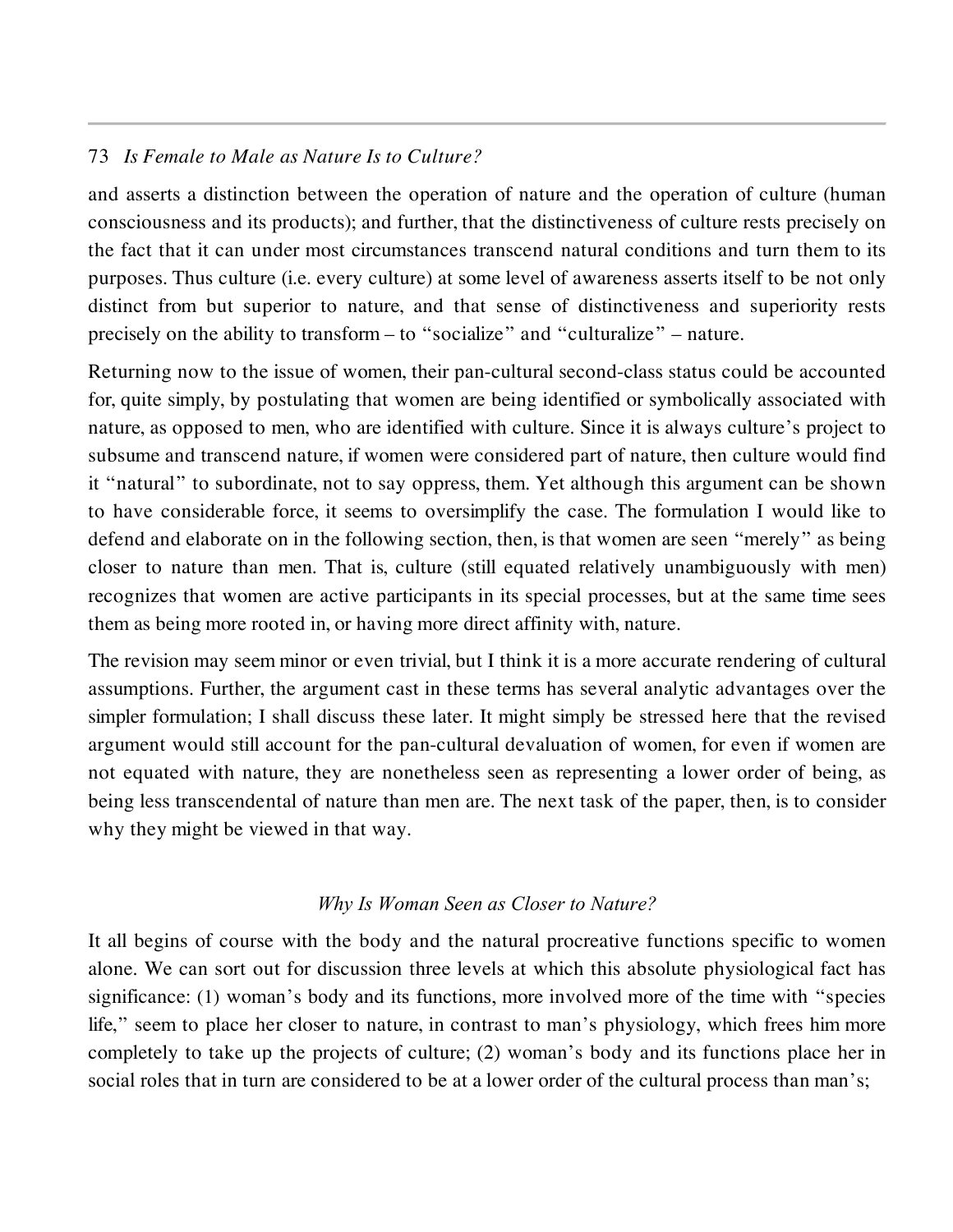and (3) woman's traditional social roles, imposed because of her body and its functions, in turn give her a different *psychic structure,* which, like her physiological nature and her social roles, is seen as being closer to nature. I shall discuss each of these points in turn, showing first how in each instance certain factors strongly tend to align woman with nature, then indicating other factors that demonstrate her full alignment with culture, the combined factors thus placing her in a problematic intermediate position. It will become clear in the course of the discussion why men seem by contrast less intermediate, more purely "cultural" than women. And I reiterate that I am dealing only at the level of cultural and human universals. These arguments are intended to apply to generalized humanity; they grow out of the human condition, as humanity has experienced and confronted it up to the present day.

*I. Woman's physiology seen as closer to nature.* This part of my argument has been anticipated, with subtlety, cogency, and a great deal of hard data, by de Beauvoir (1953). De Beauvoir reviews the physiological structure, development, and functions of the human female and concludes that "the female, to a greater extent than the male, is the prey of the species" (p. 60). She points out that many major areas and processes of the woman's body serve no apparent function for the health and stability of the individual; on the contrary, as they perform their specific organic functions, they are often sources of discomfort, pain, and danger. The breasts are irrelevant to personal health; they may be excised at any time of a woman's life. "Many of the ovarian secretions function for the benefit of the egg, promoting its maturation and adapting the uterus to its requirements; in respect to the organism as a whole, they make for disequilibrium rather than for regulation – the woman is adapted to the needs of the egg rather than to her own requirements" (p. 24). Menstruation is often uncomfortable, sometimes painful; it frequently has negative emotional correlates and in any case involves bothersome tasks of cleansing and waste disposal; and – a point that de Beauvoir does not mention – in many cultures it interrupts a woman's routine, putting her in a stigmatized state involving various restrictions on her activities and social contacts. In pregnancy many of the woman's vitamin and mineral resources are channeled into nourishing the fetus, depleting her own strength and energies. And finally, childbirth itself is painful and dangerous (pp. 24-27 *passim).* In sum, de Beauvoir concludes that the female "is more enslaved to the species than the male, her animality is more manifest" (p. 239).

While de Beauvoir's book is ideological, her survey of woman's physiological situation seems fair and accurate. It is simply a fact that pro-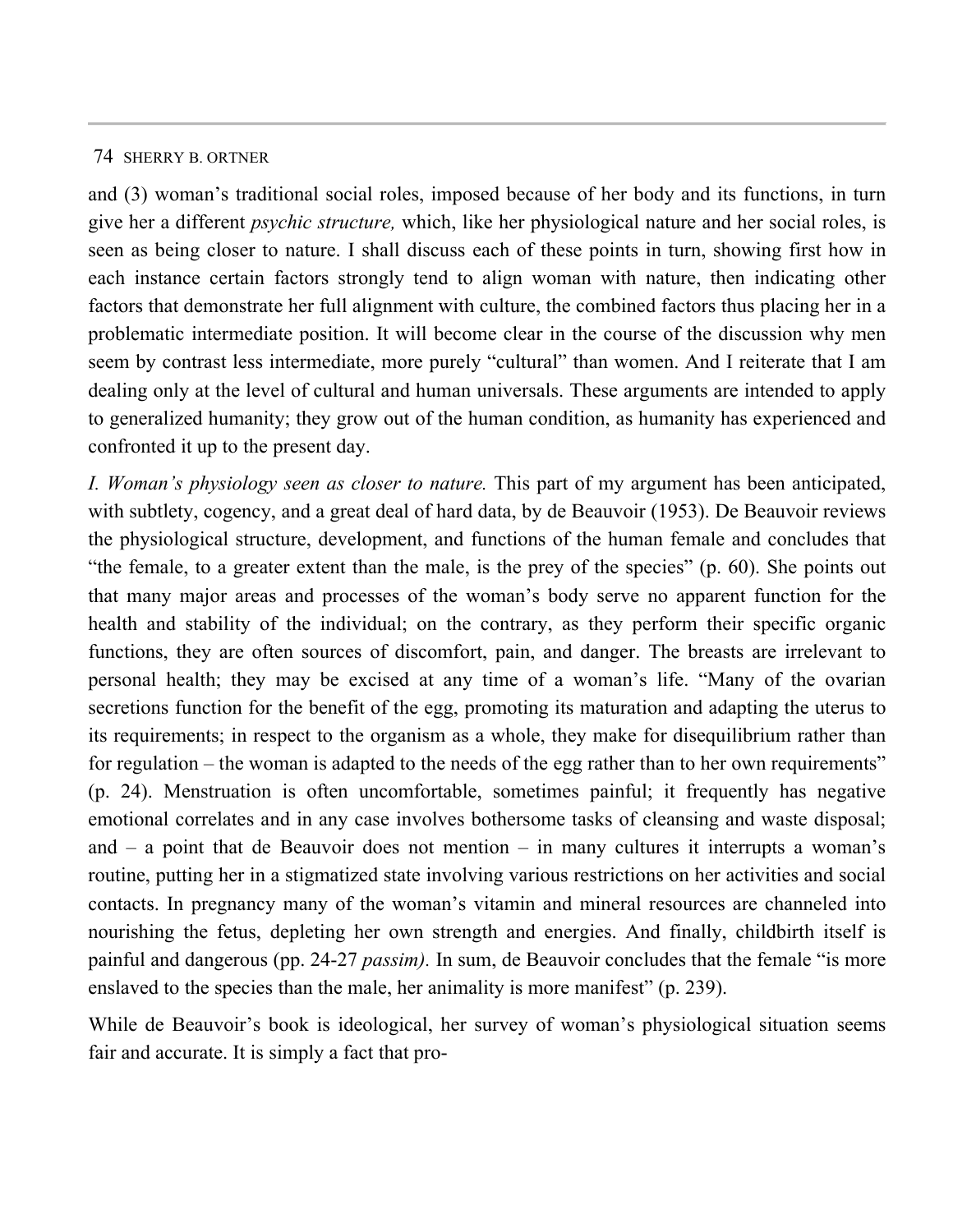portionately more of woman's body space, for a greater percentage of her lifetime, and at some- sometimes great--cost to her personal health, strength, and general stability, is taken up with the natural processes surrounding the reproduction of the species.

De Beauvoir goes on to discuss the negative implications of woman's "enslavement to the species" in relation to the projects in which humans engage, projects through which culture is generated and defined. She arrives thus at the crux of her argument (pp. 58-59):

Here we have the key to the whole mystery. On the biological level a species is maintained only by creating itself anew; but this creation results only in repeating the same Life in more individuals. But man assures the repetition of Life while transcending Life through Existence [i.e. goal-oriented, meaningful action]; by this transcendence he creates values that deprive pure repetition of all value. In the animal, the freedom and variety of male activities are vain because no project is involved. Except for his services to the species, what he does is immaterial. Whereas in serving the species, the human male also remodels the face of the earth, he creates new instruments, he invents, he shapes the future.

In other words, woman's body seems to doom her to mere reproduction of life; the male, in contrast, lacking natural creative functions, must (or has the opportunity to) assert his creativity externally, "artificially," through the medium of technology and symbols. In so doing, he creates relatively lasting, eternal, transcendent objects, while the woman creates only perishables – human beings.

This formulation opens up a number of important insights. It speaks, for example, to the great puzzle of why male activities involving the destruction of life (hunting and warfare) are often given more prestige than the female's ability to give birth, to create life. Within de Beauvoir's framework, we realize it is not the killing that is the relevant and valued aspect of hunting and warfare; rather, it is the transcendental (social, cultural) nature of these activities, as opposed to the naturalness of the process of birth: "For it is not in giving life but in risking life that man is raised above the animal; that is why superiority has been accorded in humanity not to the sex that brings forth but to that which kills" *(ibid.).* 

Thus if male is, as I am suggesting, everywhere (unconsciously) associated with culture and female seems closer to nature, the rationale for these associations is not very difficult to grasp, merely from considering the implications of the physiological contrast between male and female. At the same time, however, woman cannot be consigned fully to the category of nature, for it is perfectly obvious that she is a full-fledged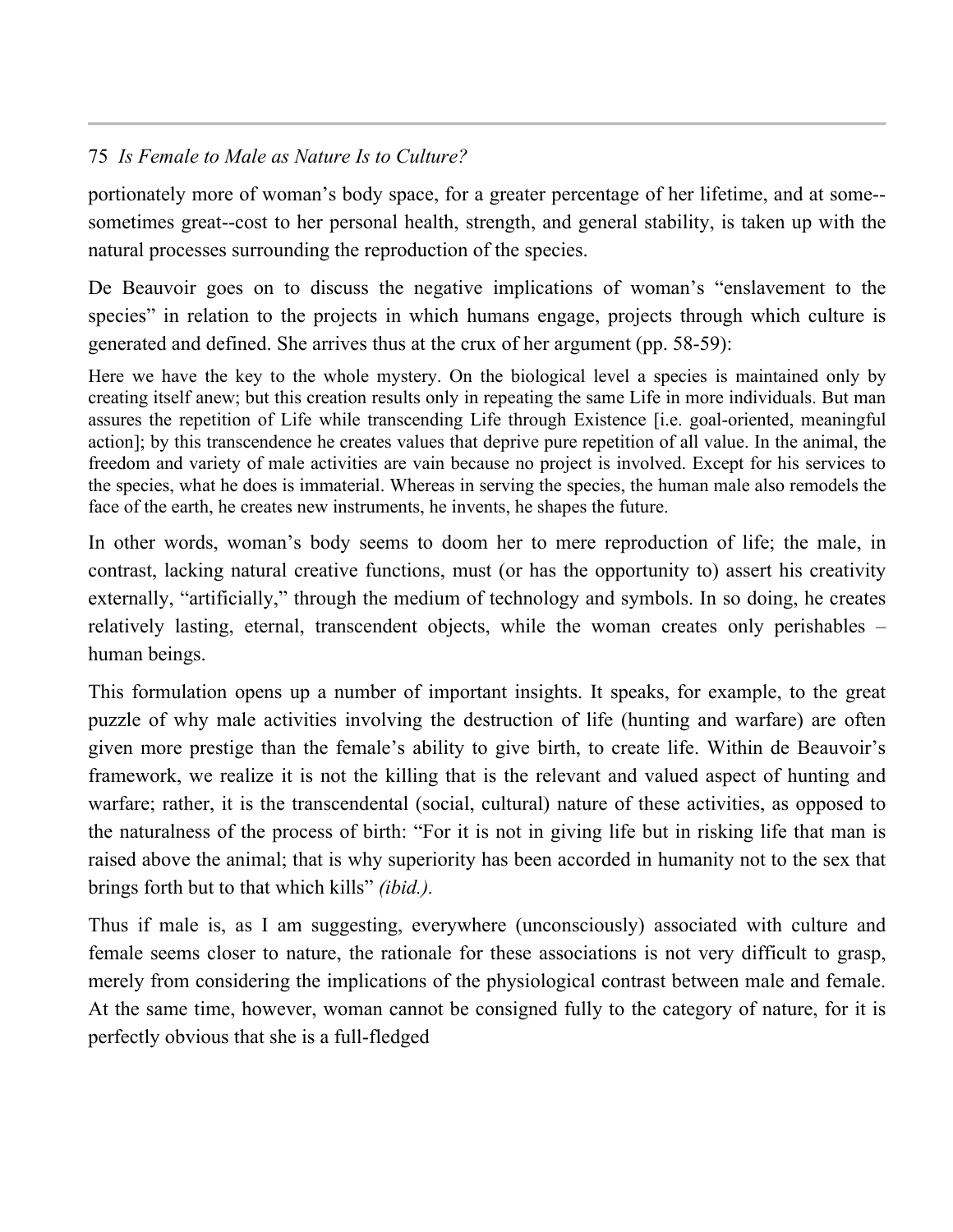human being endowed with human consciousness just as a man is; she is half of the human race, without whose cooperation the whole enterprise would collapse. She may seem more in the possession of nature than man, but having consciousness, she thinks and speaks; she generates, communicates, and manipulates symbols, categories, and values. She participates in human dialogues not only with other women but also with men. As Lévi-Strauss says, "Woman could never become just a sign and nothing more, since even in a man's world she is still a person, and since insofar as she is defined as a sign she must [still] be recognized as a generator of signs" (1969a: 496).

Indeed, the fact of woman's full human consciousness, her full involvement in and commitment to culture's project of transcendence over nature, may ironically explain another of the great puzzles of "the woman problem" – woman's nearly universal unquestioning acceptance of her own devaluation. For it would seem that, as a conscious human and member of culture, she has followed out the logic of culture's arguments and has reached culture's conclusions along with the men. As de Beauvoir puts it (p. 59):

For she, too, is an existent, she feels the urge to surpass, and her project is not mere repetition but transcendence towards a different future – in her heart of hearts she finds confirmation of the masculine pretensions. She joins the men in the festivals that celebrate the successes and victories of the males. Her misfortune is to have been biologically destined for the repetition of Life, when even in her own view Life does not carry within itself its reasons for being, reasons that are more important than life itself.

In other words, woman's consciousness – her membership, as it were, in culture – is evidenced in part by the very fact that she accepts her own devaluation and takes culture's point of view.

I have tried here to show one part of the logic of that view, the part that grows directly from the physiological differences between men and women. Because of woman's greater bodily involvement with the natural functions surrounding reproduction, she is seen as more a part of nature than man is. Yet in part because of her consciousness and participation in human social dialogue, she is recognized as a participant in culture. Thus she appears as something intermediate between culture and nature, lower on the scale of transcendence than man.

*2. Woman's social role seen as closer to nature.* Woman's physiological functions, I have just argued, may tend in themselves to motivate<sup>5</sup> a view

5. Semantic theory uses the concept of motivation of meaning, which encompasses various ways in which a meaning may be assigned to a symbol because of certain objective properties of that symbol, rather than by arbitrary association. In a sense,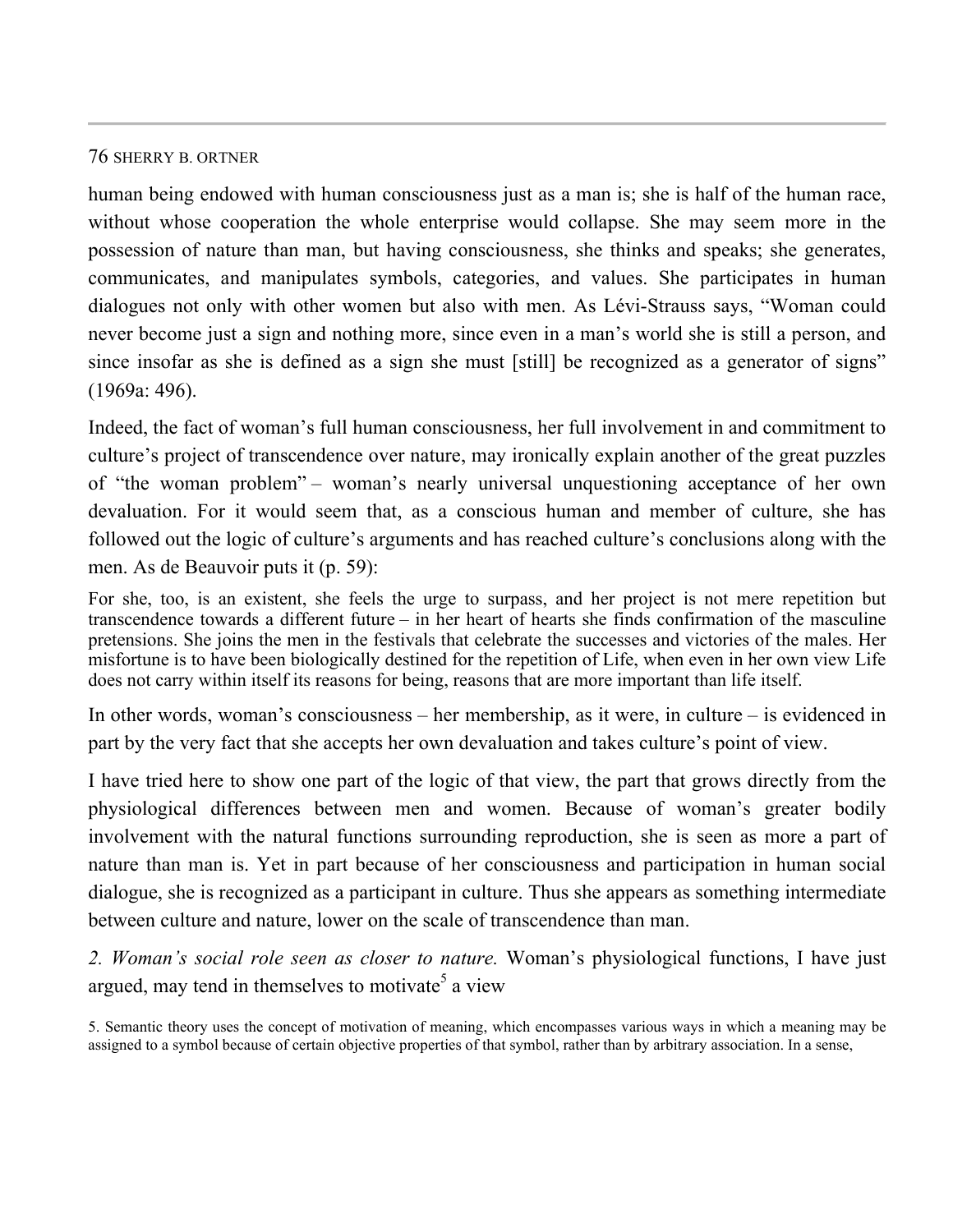of woman as closer to nature, a view she herself, as an observer of herself and the world, would tend to agree with. Woman creates naturally from within her own being, whereas man is free to, or forced to, create artificially, that is, through cultural means, and in such a way as to sustain culture. In addition, I now wish to show how woman's physiological functions have tended universally to limit her social movement, and to confine her universally to certain social contexts which *in turn* are seen as closer to nature. That is, not only her bodily processes but the social situation in which her bodily processes locate her may carry this significance. And insofar as she is permanently associated (in the eyes of culture) with these social milieux, they add weight (perhaps the decisive part of the burden) to the view of woman as closer to nature. I refer here of course to woman's confinement to the domestic family context, a confinement motivated, no doubt, by her lactation processes.

Woman's body, like that of all female mammals, generates milk during and after pregnancy for the feeding of the newborn baby. The baby cannot survive without breast milk or some similar formula at this stage of life. Since the mother's body goes through its lactation processes in direct relation to a pregnancy with a particular child, the relationship of nursing between mother and child is seen as a natural bond, other feeding arrangements being seen in most cases as unnatural and makeshift. Mothers and their children, according to cultural reasoning, belong together. Further, children beyond infancy are not strong enough to engage in major work, yet are mobile and unruly and not capable of understanding various dangers; they thus require supervision and constant care. Mother is the obvious person for this task, as an extension of her natural nursing bond with the children, or because she has a new infant and is already involved with childoriented activities. Her own activities are thus circumscribed by the limitations and low levels of her children's strengths and skills:<sup>6</sup> she is confined to the domestic family group; "woman's place is in the home."

Woman's association with the domestic circle would contribute to the view of her as closer to nature in several ways. In the first place, the sheer fact of constant association with children plays a role in the issue; one can easily see how infants and children might themselves be considered part of nature. Infants are barely human and utterly unsocial-

 $\frac{1}{2}$ 

this entire paper is an inquiry into the motivation of the meaning of woman as a symbol, asking why woman may be unconsciously assigned the significance of being closer to nature. For a concise statement on the various types of motivation of meaning, see Ullman (1963).

<sup>6.</sup> A situation that often serves to make her more childlike herself.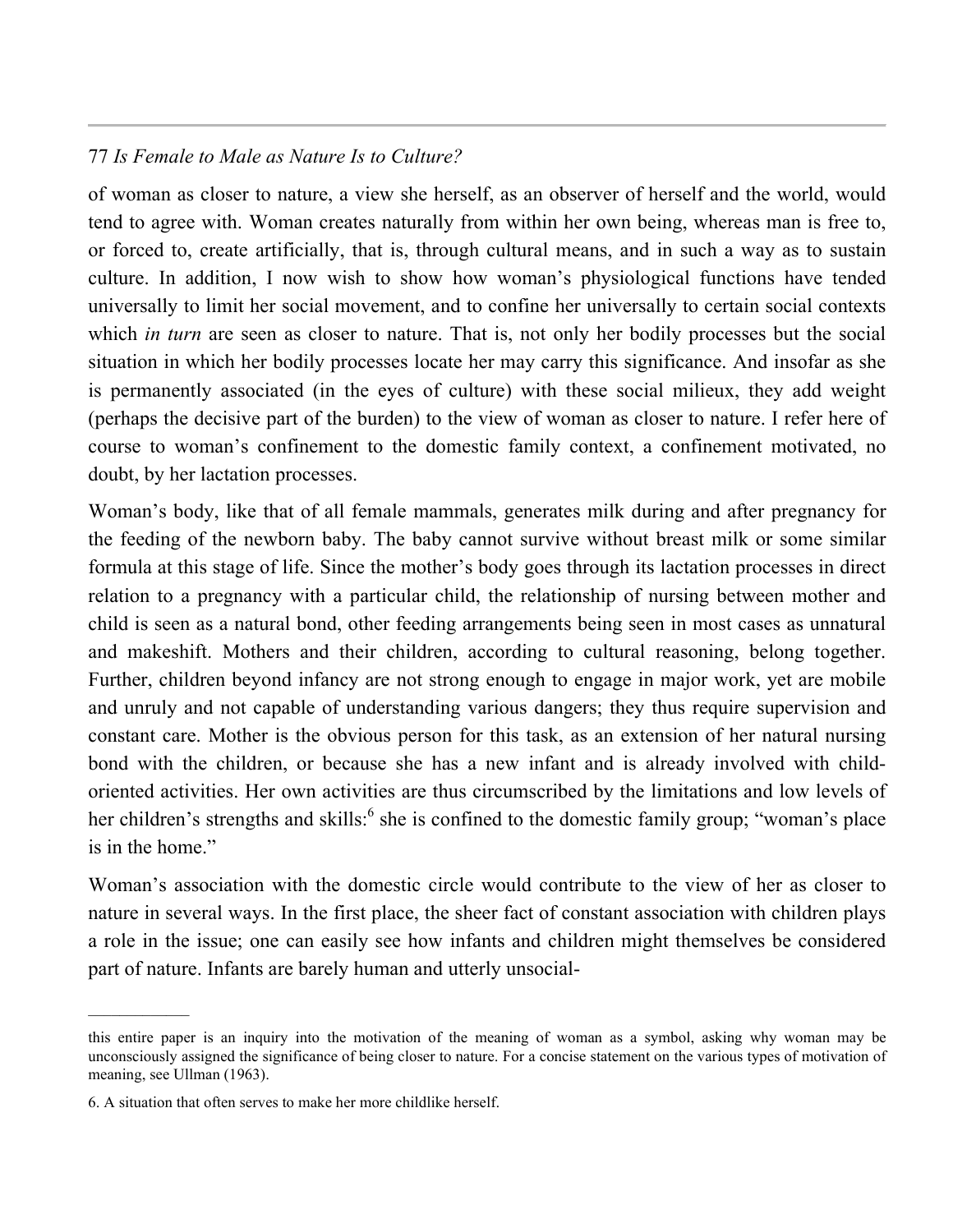ized; like animals they are unable to walk upright, they excrete without control, they do not speak. Even slightly older children are clearly not yet fully under the sway of culture. They do not yet understand social duties, responsibilities, and morals; their vocabulary and their range of learned skills are small. One finds implicit recognition of an association between children and nature in many cultural practices. For example, most cultures have initiation rites for adolescents (primarily for boys; I shall return to this point below), the point of which is to move the child ritually from a less than fully human state into full participation in society and culture; many cultures do not hold funeral rites for children who die at early ages, explicitly because they are not yet fully social beings. Thus children are likely to be categorized with nature, and woman's close association with children may compound her potential for being seen as closer to nature herself. It is ironic that the rationale for boys' initiation rites in many cultures is that the boys must be purged of the defilement accrued from being around mother and other women so much of the time, when in fact much of the woman's defilement may derive from her being around children so much of the time.

The second major problematic implication of women's close association with the domestic context derives from certain structural conflicts between the family and society at large in any social system. The implications of the "domestic/public opposition" in relation to the position of women have been cogently developed by Rosaldo (this volume), and I simply wish to show its relevance to the present argument. The notion that the domestic unit – the biological family charged with reproducing and socializing new members of the society – is opposed to the public entity – the superimposed network of alliances and relationships that *is* the society – is also the basis of Lévi-Strauss's argument in the *Elementary Structures of Kinship* (1969a). Lévi-Strauss argues not only that this opposition is present in every social system, but further that it has the significance of the opposition between nature and culture. The universal incest prohibition<sup>7</sup> and its ally, the rule of exogamy (marriage outside the group), ensure that "the risk of seeing a biological family become established as a closed system is definitely eliminated; the biological group can no longer stand apart, and the bond of alliance with another family ensures the dominance of the social over the biological, and of the cultural over the natural" (p. 479). And although not every culture articulates a radical opposition between the domestic

7. David M. Schneider (personal communication) is prepared to argue that the incest taboo is not universal, on the basis of material from Oceania. Let us say at this point, then, that it is virtually universal.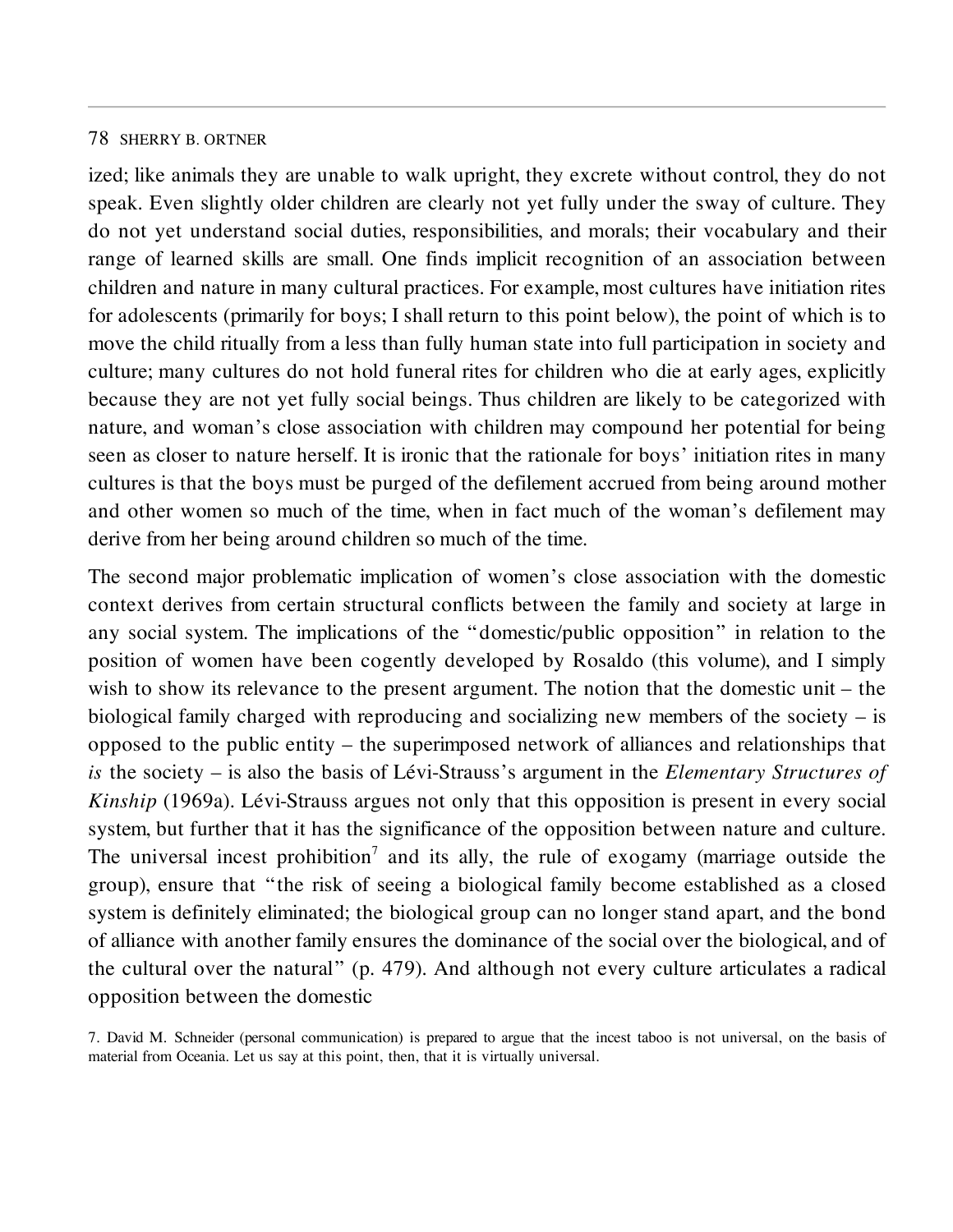and the public as such, it is hardly contestable that the domestic is always subsumed by the public; domestic units are allied with one another through the enactment of rules that are logically at a higher level than the units themselves; this creates an emergent unit – society – that is logically at a higher level than the domestic units of which it is composed.

Now, since women are associated with, and indeed are more or less confined to, the domestic context, they are identified with this lower order of social/cultural organization. What are the implications of this for the way they are viewed? First, if the specifically biological (reproductive) function of the family is stressed, as in Lévi-Strauss's formulation, then the family (and hence woman) is identified with nature pure and simple, as opposed to culture. But this is obviously too simple; the point seems more adequately formulated as follows: the family (and hence woman) represents lower-level, socially fragmenting, particularistic sort of concerns, as opposed to interfamilial relations representing higher-level, integrative, universalistic sorts of concerns. Since men lack a "natural" basis (nursing, generalized to child care) for a familial orientation, their sphere of activity is defined at the level of interfamilial relations. And hence, so the cultural reasoning seems to go, men are the "natural" proprietors of religion, ritual, politics, and other realms of cultural thought and action in which universalistic statements of spiritual and social synthesis are made. Thus men are identified not only with culture, in the sense of all human creativity, as opposed to nature; they are identified in particular with culture in the old-fashioned sense of the finer and higher aspects of human thought – art, religion, law, etc.

Here again, the logic of cultural reasoning aligning woman with a lower order of culture than man is clear and, on the surface, quite compelling. At the same time, woman cannot be fully consigned to nature, for there are aspects of her situation, even within the domestic context, that undeniably demonstrate her participation in the cultural process. It goes without saying, of course, that except for nursing newborn infants (and artificial nursing devices can cut even this biological tie), there is no reason why it has to be mother – as opposed to father, or anyone else – who remains identified with child care. But even assuming that other practical and emotional reasons conspire to keep woman in this sphere, it is possible to show that her activities in the domestic context could as logically put her squarely in the category of culture.

In the first place, one must point out that woman not only feeds and cleans up after children in a simple caretaker operation; she in fact is the primary agent of their early socialization. It is she who transforms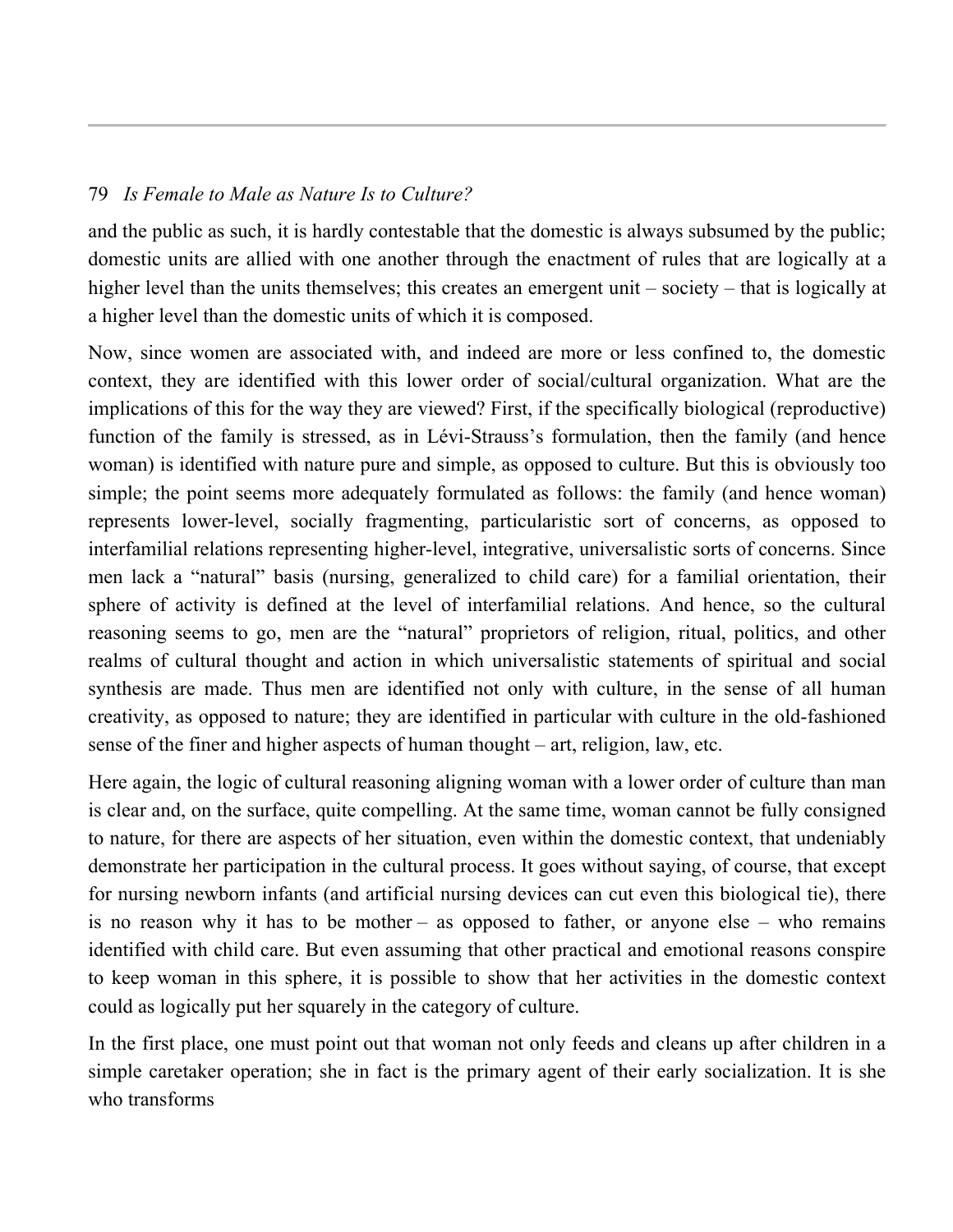newborn infants from mere organisms into cultured humans, teaching them manners and the proper ways to behave in order to become full-fledged members of the culture. On the basis of her socializing functions alone, she could not be more a representative of culture. Yet in virtually every society there is a point at which the socialization of boys is transferred to the hands of men. The boys are considered, in one set of terms or another, not yet "really" socialized; their entree into the realm of fully human (social, cultural) status can be accomplished only by men. We still see this in our own schools, where there is a gradual inversion in the proportion of female to male teachers up through the grades: most kindergarten teachers are female; most university professors are male $^8$ 

Or again, take cooking. In the overwhelming majority of societies cooking is the woman's work. No doubt this stems from practical considerations – since the woman has to stay home with the baby, it is convenient for her to perform the chores centered in the home. But if it is true, as Lévi-Strauss has argued (1969b), that transforming the raw into the cooked may represent, in many systems of thought, the transition from nature to culture, then here we have woman aligned with this important culturalizing process, which could easily place her in the category of culture, triumphing over nature. Yet it is also interesting to note that when a culture (e.g. France or China) develops a tradition of *haute cuisine – "real"* cooking, as opposed to trivial ordinary domestic cooking – the high chefs are almost always men. Thus the pattern replicates that in the area of socialization – women perform lower-level conversions from nature to culture, but when the culture distinguishes a higher level of the same functions, the higher level is restricted to men.

In short, we see once again some sources of woman's appearing more intermediate than man with respect to the nature/culture dichotomy. Her "natural" association with the domestic context (motivated by her natural lactation functions) tends to compound her potential for being viewed as closer to nature, because of the animal-like nature of children, and because of the infrasocial connotation of the domestic group as against the rest of society. Yet at the same time her socializing and cooking functions within the domestic context show her to be a powerful agent of the cultural process, constantly transforming raw natural resources into cultural products. Belonging to culture, yet appearing to have stronger and more direct connections with nature, she is once again seen as situated between the two realms.

8 I remember having my first male teacher in the fifth grade, and I remember being excited about that – it was somehow more grown-up.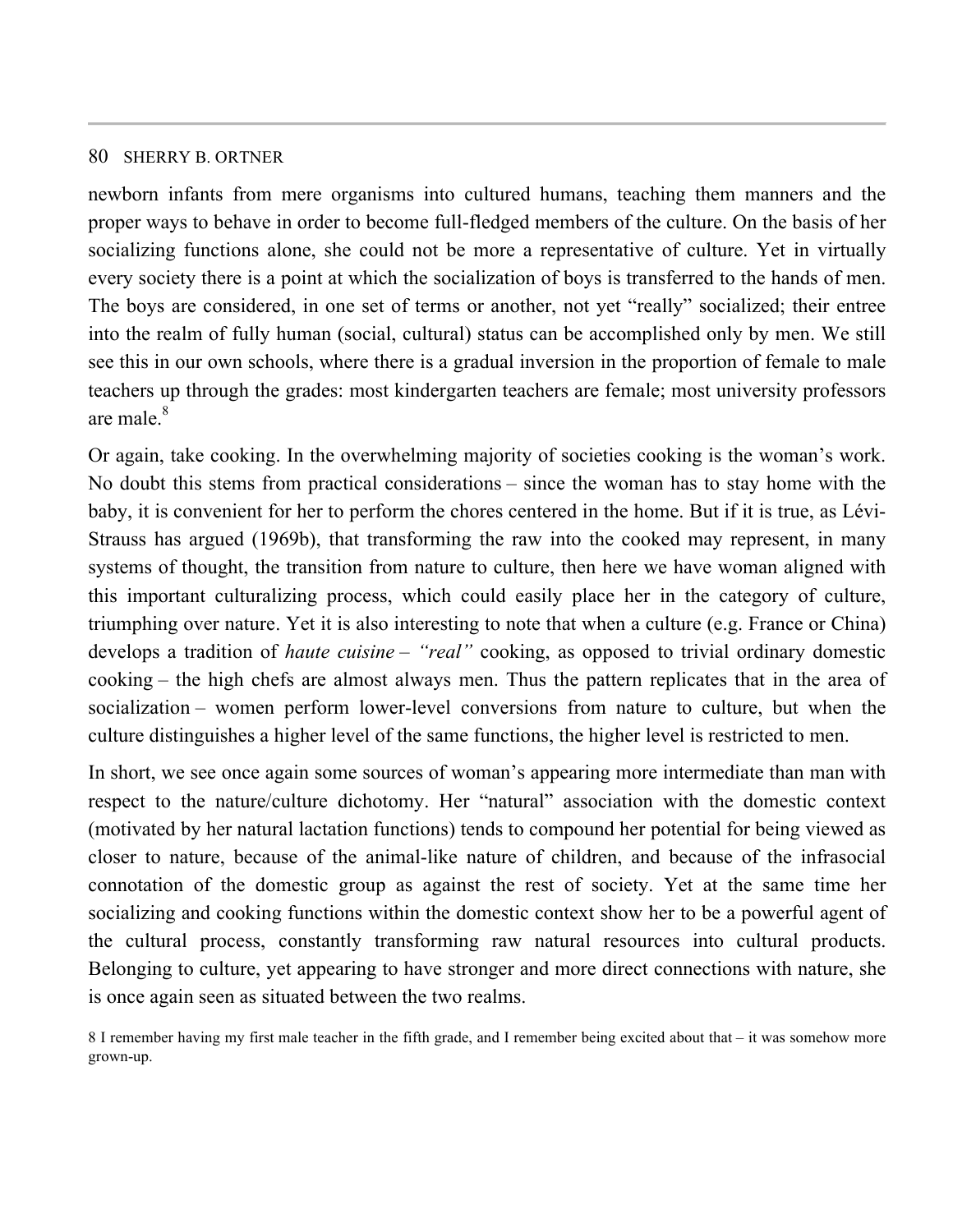3. Woman's psyche seen as closer to nature. The suggestion that woman has not only a different body and a different social locus from man but also a different psychic structure is most controversial. I will argue that she probably does have a different psychic structure, but I will draw heavily on Chodorow's paper (this volume) to establish first that her psychic structure need not be assumed to be innate; it can be accounted for, as Chodorow convincingly shows, by the facts of the probably universal female socialization experience. Nonetheless, if we grant the empirical near universality of a "feminine psyche" with certain specific characteristics, these characteristics would add weight to the cultural view of woman as closer to nature.

It is important to specify what we see as the dominant and universal aspects of the feminine psyche. If we postulate emotionality or irrationality, we are confronted with those traditions in various parts of the world in which women functionally are, and are seen as, more practical, pragmatic, and this-worldly than men. One relevant dimension that does seem pan-culturally applicable is that of relative concreteness vs. relative abstractness: the feminine personality tends to be involved with concrete feelings, things, and people, rather than with abstract entities; it tends toward personalism and particularism. A second, closely related, dimension seems to be that of relative subjectivity vs. relative objectivity: Chodorow cites Carlson's study (1971), which concludes that "males represent experiences of self, others, space, and time in individualistic, objective, and distant ways, while females represent experiences in relatively interpersonal, subjective, immediate ways" (this volume, p. 56, quoting Carlson, p. 270). Although this and other studies were done in Western societies, Chodorow sees their findings on the differences between male and female personality – roughly, that men are more objective and inclined to relate in terms of relatively abstract categories, women more subjective and inclined to relate in terms of relatively concrete phenomena – as "general and nearly universal differences" (p. 48).

But the thrust of Chodorow's elegantly argued paper is that these differences are not innate or genetically programmed; they arise from nearly universal features of family structure, namely that "women, universally, are largely responsible for early child care and for (at least) later female socialization" (p. 48) and that "the structural situation of child rearing, reinforced by female and male role training, produces these differences, which are replicated and reproduced in the sexual sociology of adult life" (p. 44). Chodorow argues that, because mother is the early socializer of both boys and girls, both develop "personal identification" with her, i.e. diffuse identification with her general per-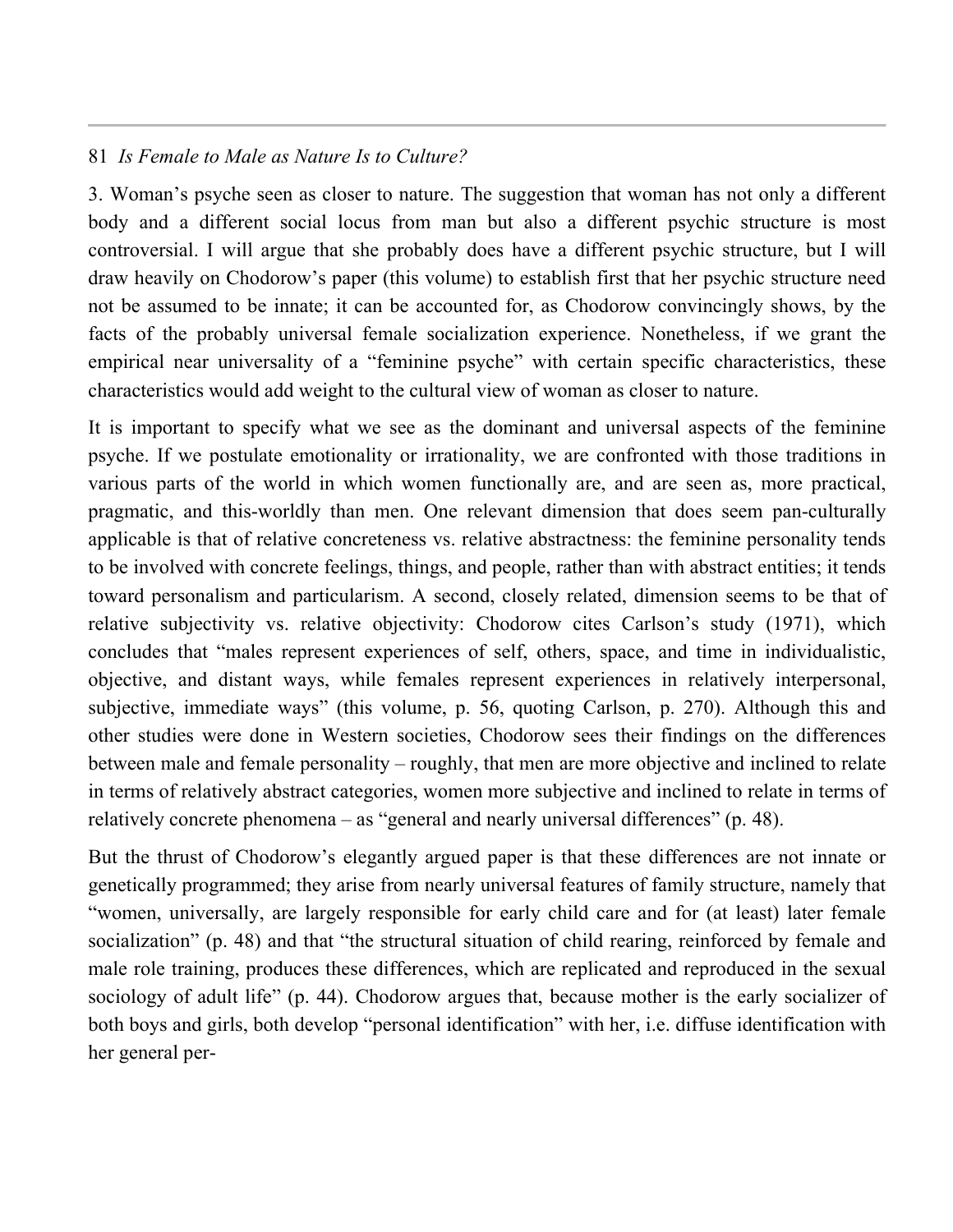sonality, behavior traits, values, and attitudes (p. 51). A son, however, must ultimately shift to a masculine role identity, which involves building an identification with the father. Since father is almost always more remote than mother (he is rarely involved in child care, and perhaps works away from home much of the day), building an identification with father involves a "positional identification," i.e. identification with father's male role as a collection of abstract elements, rather than a personal identification with father as a real individual (p. 49). Further, as the boy enters the larger social world, he finds it in fact organized around more abstract and universalistic criteria (see Rosaldo, this volume, pp. 28-29; Chodorow, p. 58), as I have indicated in the previous section; thus his earlier socialization prepares him for, and is reinforced by, the type of adult social experience he will have.

For a young girl, in contrast, the personal identification with mother, which was created in early infancy, can persist into the process of learning female role identity. Because mother is immediate and present when the daughter is learning role identity, learning to be a woman involves the continuity and development of a girl's relationship to her mother, and sustains the identification with her as an individual; it does not involve the learning of externally defined role characteristics (Chodorow, p. 51). This pattern prepares the girl for, and is fully reinforced by, her social situation in later life; she will become involved in the world of women, which is characterized by few formal role differences (Rosaldo, p. 29), and which involves again, in motherhood, "personal identification" with *her* children. And so the cycle begins anew.

Chodorow demonstrates to my satisfaction at least that the feminine personality, characterized by personalism and particularism, can be explained as having been generated by social-structural arrangements rather than by innate biological factors. The point need not be belabored further. But insofar as the "feminine personality" has been a nearly universal fact, it can be argued that its characteristics may have contributed further to the view of women as being somehow less cultural than men. That is, women would tend to enter into relationships with the world that culture might see as being more "like nature" – immanent and embedded in things as given – than "like culture" – transcending and transforming things through the superimposition of abstract categories and transpersonal values. Woman's relationships tend to be, like nature, relatively unmediated, more direct, whereas man not only tends to relate in a more mediated way, but in fact ultimately often relates more consistently and strongly to the mediating categories and forms than to the persons or objects themselves.

It is thus not difficult to see how the feminine personality would lend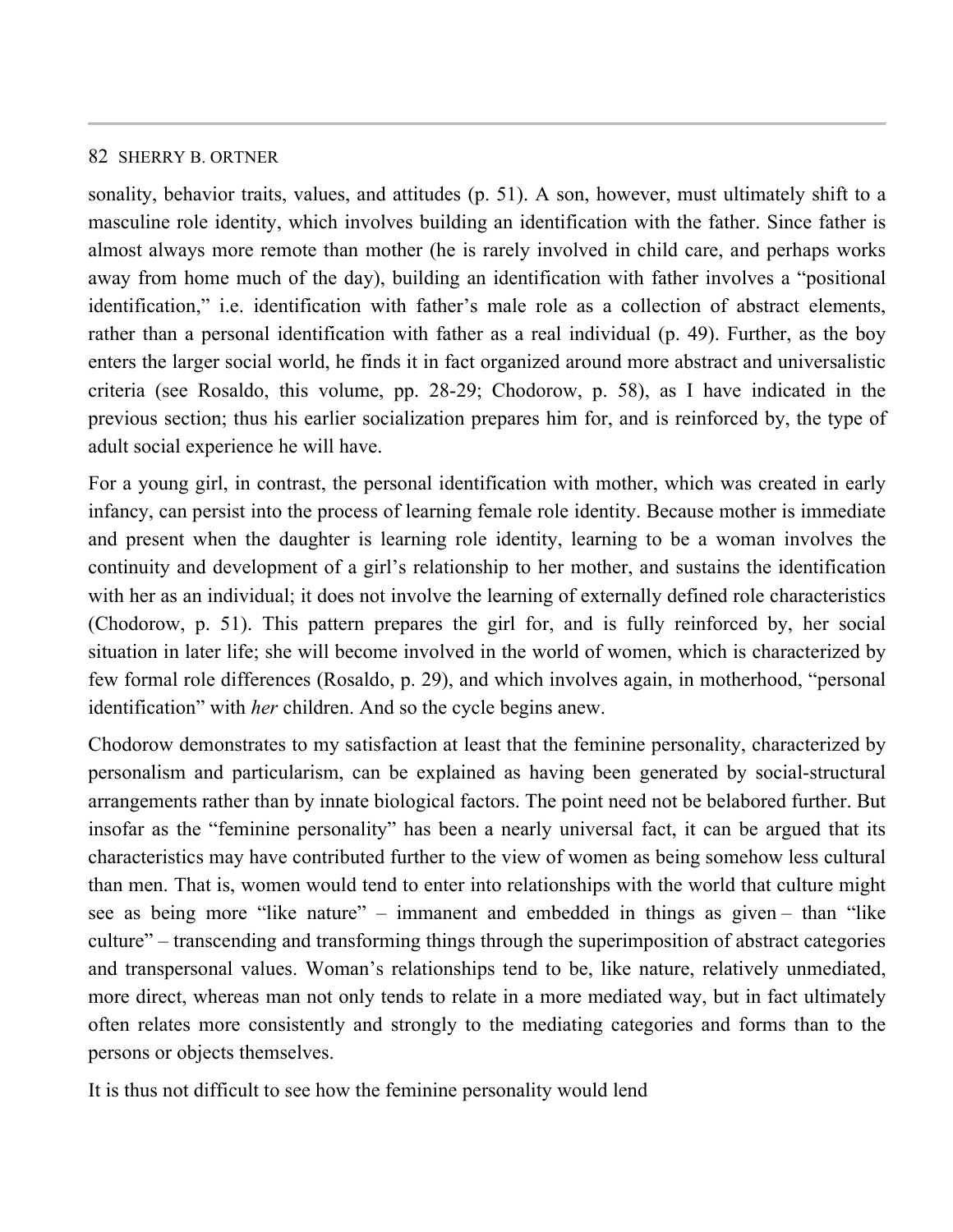weight to a view of women as being "closer to nature." Yet at the same time, the modes of relating characteristic of women undeniably playa powerful and important role in the cultural process. For just as relatively unmediated relating is in some sense at the lower end of the spectrum of human spiritual functions, embedded and particularizing rather than transcending and synthesizing, yet that mode of relating also stands at the upper end of that spectrum. Consider the mother-child relationship. Mothers tend to be committed to their children as individuals, regardless of sex, age, beauty, clan affiliation, or other categories in which the child might participate. Now any relationship with this quality – not just mother and child but any sort of highly personal, relatively unmediated commitment – may be seen as a challenge to culture and society "from below," insofar as it represents the fragmentary potential of individual loyalties visa-vis the solidarity of the group. But it may also be seen as embodying the synthesizing agent for culture and society "from above," in that it represents generalized human values above and beyond loyalties to particular social categories. Every society must have social categories that transcend personal loyalties, but every society must also generate a sense of ultimate moral unity for all its members above and beyond those social categories. Thus that psychic mode seemingly typical of women, which tends to disregard categories and to seek "communion" (Chodorow, p. 55, following Bakan, 1966) directly and personally with others, although it may appear infracultural from one point of view, is at the same time associated with the highest levels of the cultural process.

## *The Implications of Intermediacy*

My primary purpose in this paper has been to attempt to explain the universal secondary status of women. Intellectually and personally, I felt strongly challenged by this problem; I felt compelled to deal with it before undertaking an analysis of woman's position in any particular society. Local variables of economy, ecology, history, political and social structure, values, and world viewthese could explain variations within this universal, but they could not explain the universal itself. And if we were not to accept the ideology of biological determinism, then explanation, it seemed to me, could only proceed by reference to other universals of the human cultural situation. Thus the general outlines. of the approach-although not of course the particular solution offered -were determined by the problem itself, and not by any predilection on my part for global abstract structural analysis.

I argued that the universal devaluation of women could be explained by postulating that women are seen as closer to nature than men, men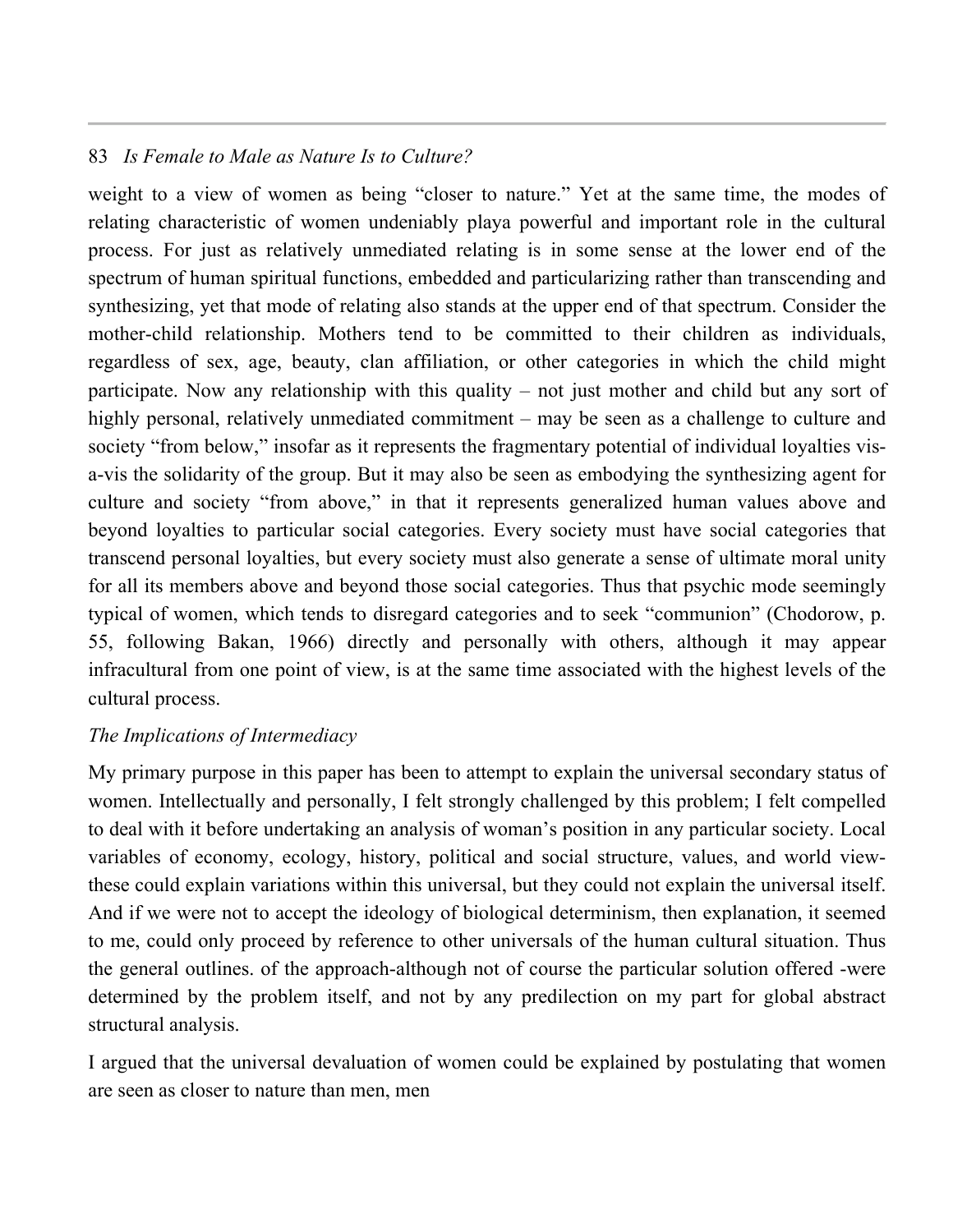being seen as more unequivocally occupying the high ground of culture. The culture/nature distinction is itself a product of culture, culture being minimally defined as the transcendence, by means of systems of thought and technology, of the natural givens of existence. This of course is an analytic definition, but I argued that at some level every culture incorporates this notion in one form or other, if only through the performance of ritual as an assertion of the human ability to manipulate those givens. In any case, the core of the paper was concerned with showing why women might tend to be assumed, over and over, in the most diverse sorts of world views and in cultures of every degree of complexity, to be closer to nature than men. Woman's physiology, more involved more of the time with "species of life"; woman's association with the structurally subordinate domestic context, charged with the crucial function of transforming animal-like infants into cultured beings; "woman's psyche," appropriately molded to mothering functions by her own socialization and tending toward greater personalism and less mediated modes of relating – all these factors make woman appear to be rooted more directly and deeply in nature. At the same time, however, her "membership" and fully necessary participation in culture are recognized by culture and cannot be denied. Thus she is seen to occupy an intermediate position between culture and nature.

This intermediacy has several implications for analysis, depending upon how it is interpreted. First, of course, it answers my primary question of why woman is everywhere seen as lower than man, for even if she is not seen as nature pure and simple, she is still seen as achieving less transcendence of nature than man. Here intermediate simply means "middle status" on a hierarchy of being from culture to nature.

Second, intermediate may have the significance of "mediating," i.e. performing some sort of synthesizing or converting function between nature and culture, here seen (by culture) not as two ends of a continuum but as two radically different sorts of processes in the world. The domestic unit – and hence woman, who in virtually every case appears as its primary representative – is one of culture's crucial agencies for the conversion of nature into culture, especially with reference to the socialization of children. Any culture's continued viability depends upon properly socialized individuals who will see the world in that culture's terms and adhere more or less unquestioningly to its moral precepts. The functions of the domestic unit must be closely controlled in order to ensure this outcome; the stability of the domestic unit as an institution must be placed as far as possible beyond question. (We see some aspects of the protection of the integrity and stability of the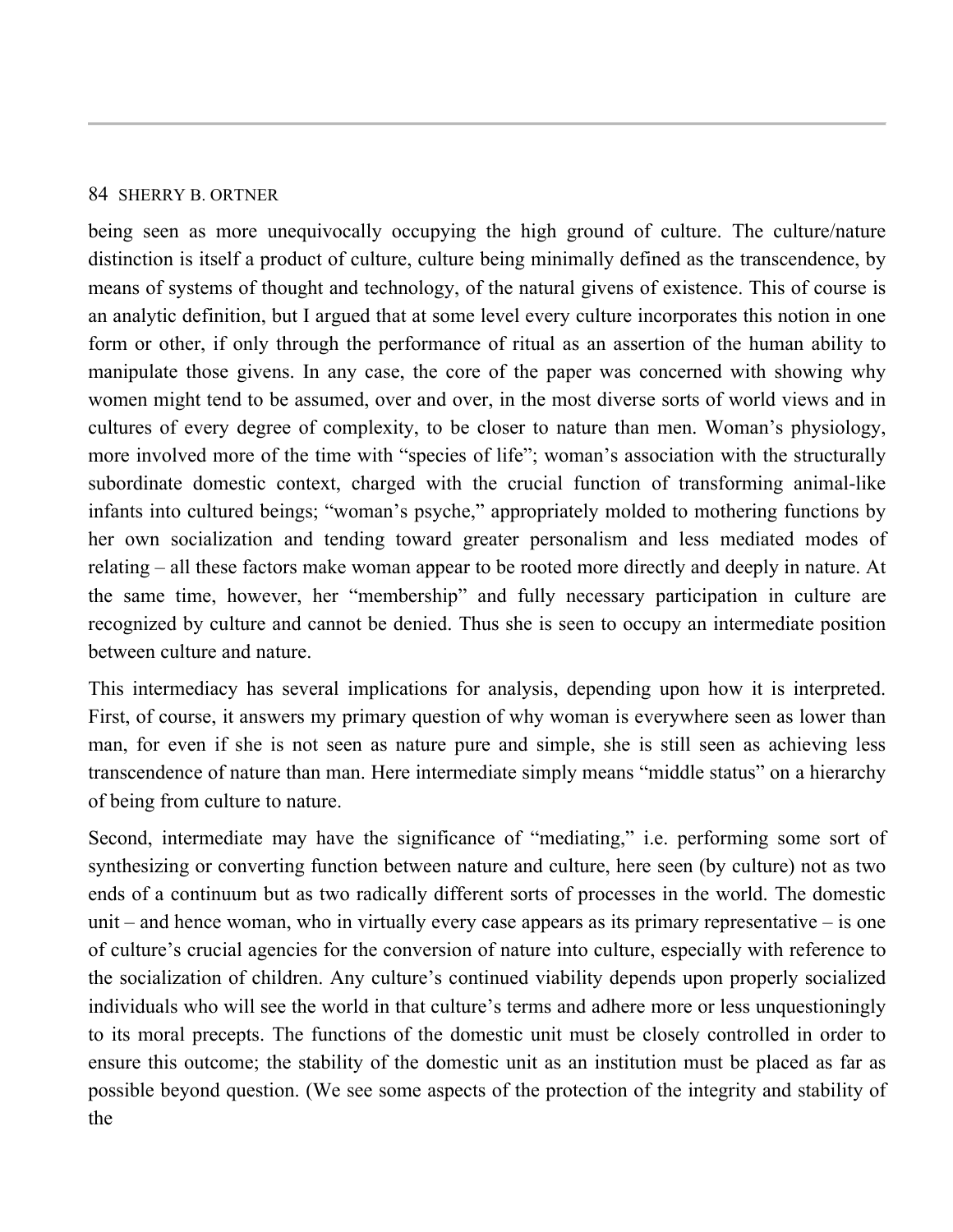domestic group in the powerful taboos against incest, matricide, patricide, and fratricide.<sup>9</sup>) Insofar as woman is universally the primary agent of early socialization and is seen as virtually the embodiment of the functions of the domestic group, she will tend to come under the heavier restrictions and circumscriptions surrounding that unit. Her (culturally defined) intermediate position between nature and culture, here having the significance of her *mediation* (i.e. performing conversion functions) between nature and culture, would thus account not only for her lower status but for the greater restrictions placed upon her activities. In virtually every culture her permissible sexual activities are more closely circumscribed than man's, she is offered a much smaller range of role choices, and she is afforded direct access to a far more limited range of its social institutions. Further, she is almost universally socialized to have a narrower and generally more conservative set of attitudes and views than man, and the limited social contexts of her adult life reinforce this situation. This socially engendered conservatism and traditionalism of woman's thinking is another – perhaps the worst, certainly the most insidious – mode of social restriction, and would clearly be related to her traditional function of producing well-socialized members of the group.

Finally, woman's intermediate position may have the implication of greater symbolic ambiguity (see also Rosaldo, this volume). Shifting our image of the culture/nature relationship once again, we may envision culture in this case as a small clearing within the forest of the larger natural system. From this point of view, that which is intermediate between culture and nature is located on the continuous periphery of culture's clearing; and though it may thus appear to stand both above and below (and beside) culture, it is simply outside and around it. We can begin to understand then how a single system of cultural thought can often assign to woman completely polarized and apparently contradictory meanings, since extremes, as we say, meet. That she often represents both life and death is only the simplest example one could mention.

For another perspective on the same point, it will be recalled that the psychic mode associated with women seems to stand at both the bottom and the top of the scale of human modes of relating. The tendency in that mode is to get involved more directly with people as individuals . and not as representatives of one social category or another; this mode can be seen as either "ignoring" (and thus subverting) or "transcending"

<sup>8</sup> Nobody seems to care much about sororicide – a point that ought to be investigated.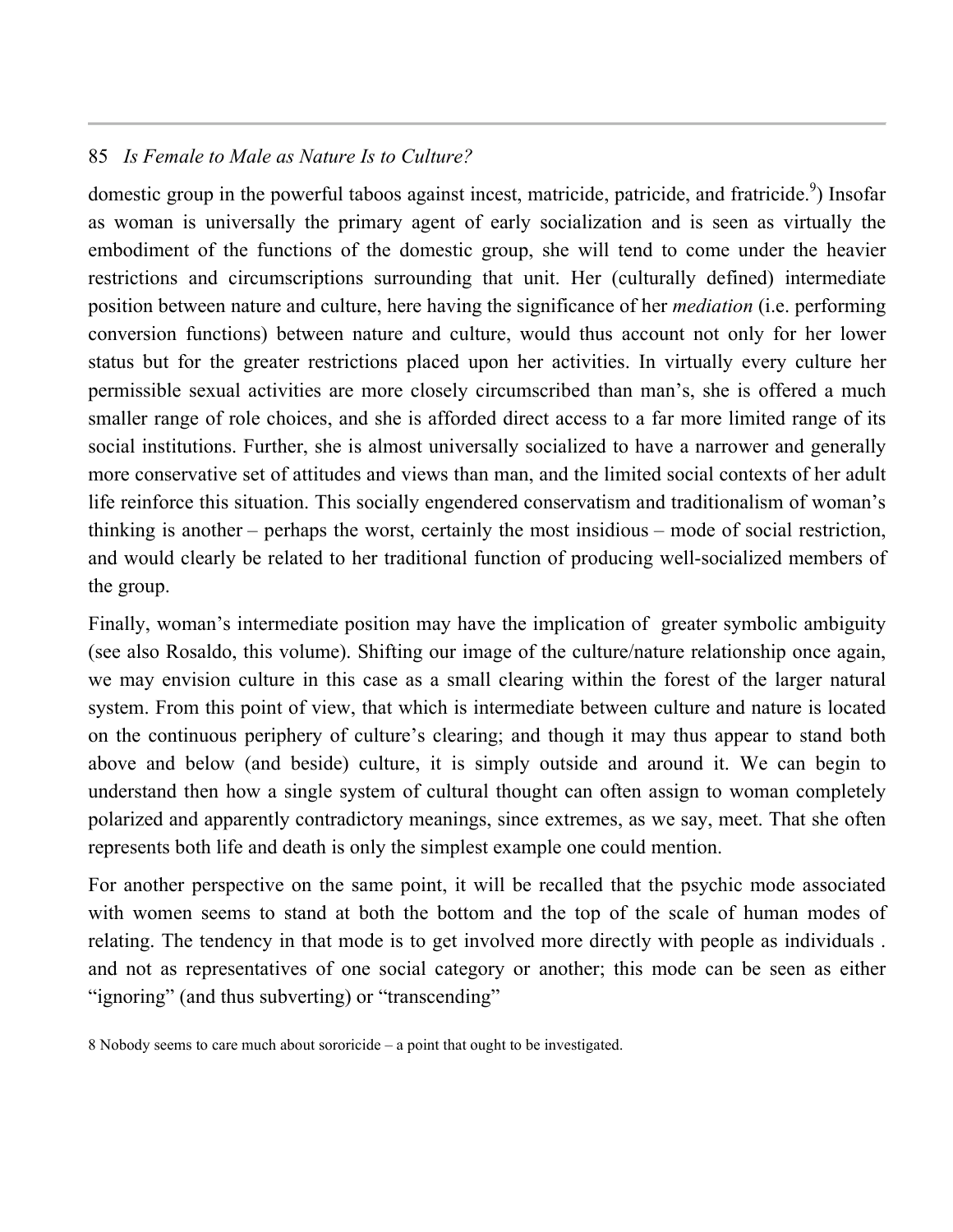(and thus achieving a higher synthesis of) those social categories, depending upon the cultural view for any given purpose. Thus we can account easily for both the subversive feminine symbols (witches, evil eye, menstrual pollution, castrating mothers) and the feminine symbols of transcendence (mother goddesses, merciful dispensers of salvation, female symbols of justice, and the strong presence of feminine symbolism in the realms of art, religion, ritual, and law). Feminine symbolism, far more often than masculine symbolism, manifests this propensity toward polarized ambiguity – sometimes utterly exalted, sometimes utterly debased, rarely within the normal range of human possibilities.

If woman's (culturally viewed) intermediacy between culture and nature has this implication of generalized ambiguity of meaning characteristic of marginal phenomena, then we are also in a better position to account for those cultural and historical "inversions" in which women are in some way or other symbolically aligned with culture and men with nature. A number of cases come to mind: the Siriono of Brazil, among whom, according to Ingham (1971: 1098),, "nature, the raw, and maleness" are opposed to "culture, the cooked, and femaleness"<sup>10</sup>; Nazi Germany, in which women were said to be the guardians of culture and morals; European courtly love, in which man considered himself the beast and woman the pristine exalted object – a pattern of thinking that persists, for example, among modern Spanish peasants (see Pitt-Rivers, 1961; Rosaldo, this volume). And there are no doubt other cases of this sort, including some aspects of our own culture's view of women. Each such instance of an alignment of women with culture rather than nature requires detailed analysis of specific historical and ethnographic data. But in indicating how nature in general, and the feminine mode of interpersonal relations in particular, can appear from certain points of view to stand both under and over (but really simply outside of) the sphere of culture's hegemony, we have at least laid the groundwork for such analyses.

In short, the postulate that woman is viewed as closer to nature than man has several implications for further analysis, and can be interpreted in several different ways. If it is viewed simply as a *middle* position on a scale from culture down to nature, then it is still seen as lower than culture and thus accounts for the pan-cultural assumption that woman is lower than man in the order of things. If it is read as a *mediating*

<sup>10.</sup> Ingham's discussion is rather ambiguous itself, since women are also associated with animals: "The contrasts man/animal and man/woman are evidently similar ... hunting is the means of acquiring women as well as animals " (p. 1095). A careful reading of the data suggests that both women and animals are mediators between nature and culture in this tradition.